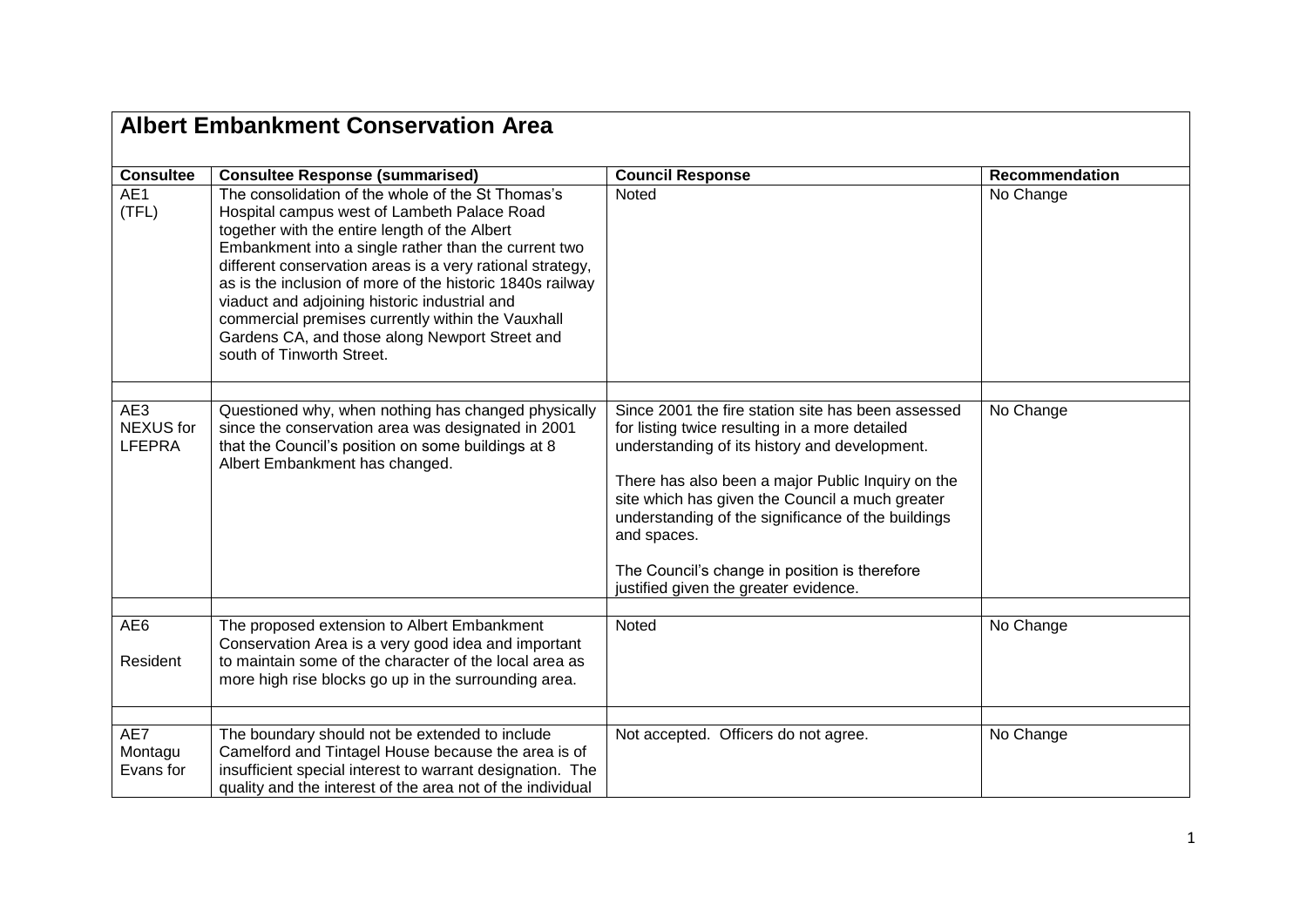| Duchy of<br>Cornwall | buildings that should be the prime consideration. The<br>object should not be to protect individual buildings.                                                                                                                                                                                                                                                                                                                                              |                                                                                                                                                                                                                                                                                                                                                                                                                                                                                                                                                      |           |
|----------------------|-------------------------------------------------------------------------------------------------------------------------------------------------------------------------------------------------------------------------------------------------------------------------------------------------------------------------------------------------------------------------------------------------------------------------------------------------------------|------------------------------------------------------------------------------------------------------------------------------------------------------------------------------------------------------------------------------------------------------------------------------------------------------------------------------------------------------------------------------------------------------------------------------------------------------------------------------------------------------------------------------------------------------|-----------|
|                      | Historic England advice states that there should be an<br>explanation provided for conservation area boundaries.<br>No additional evidence has emerged since 2001 to<br>justify a change to the boundary. The position should<br>be evidenced.<br>The 2001 designation report specifically excludes the<br>line of post-war offices along the embankment. The<br>2015 draft says something similar so why include<br>Camelford and Tintagel? What evidence? | Not accepted. There is additional evidence:<br>'Lambeth Architecture - A Brave New World 1945<br>$-65'$ was published in 2015.<br>This has provided the first detailed over-view of<br>post-war architecture in Lambeth. As such it is<br>additional evidence which has informed the work.                                                                                                                                                                                                                                                           | No Change |
|                      | The buildings are not special. Designed by TP Bennett<br>with input from Louis de Soissons as consultant for the<br>Duchy of Cornwall. There may have been a master<br>plan by F Gibberd. We disagree that the architecture<br>is of merit. They do not have a successful relationship<br>with the River Thames.                                                                                                                                            | Not accepted.<br>The buildings comprise an attractive grouping on a<br>prominent riverside site. Unlike many post-war<br>London buildings and their more conventional<br>neighbours on the opposite side of Albert<br>Embankment these are significant free-standing<br>which can be appreciated 'in the round'. They<br>present and attractive built form to the river frontage<br>and share a common palette of high quality<br>materials.<br>De Soissons is a well-respected post-war figure and<br>his other local work is also of high quality. | No Change |
|                      | The conservation area statement does not align with<br>Local Plan policy and Vauxhall SPD and would stifle<br>the long term plans for the sites:                                                                                                                                                                                                                                                                                                            | Not accepted. There are no site-specific policies in<br>the Local Plan relating to these sites. Just because<br>the wider area is identified for tall buildings /<br>intensification / redevelopment does not mean that<br>every site within the area will be appropriate for<br>such development.                                                                                                                                                                                                                                                   | No Change |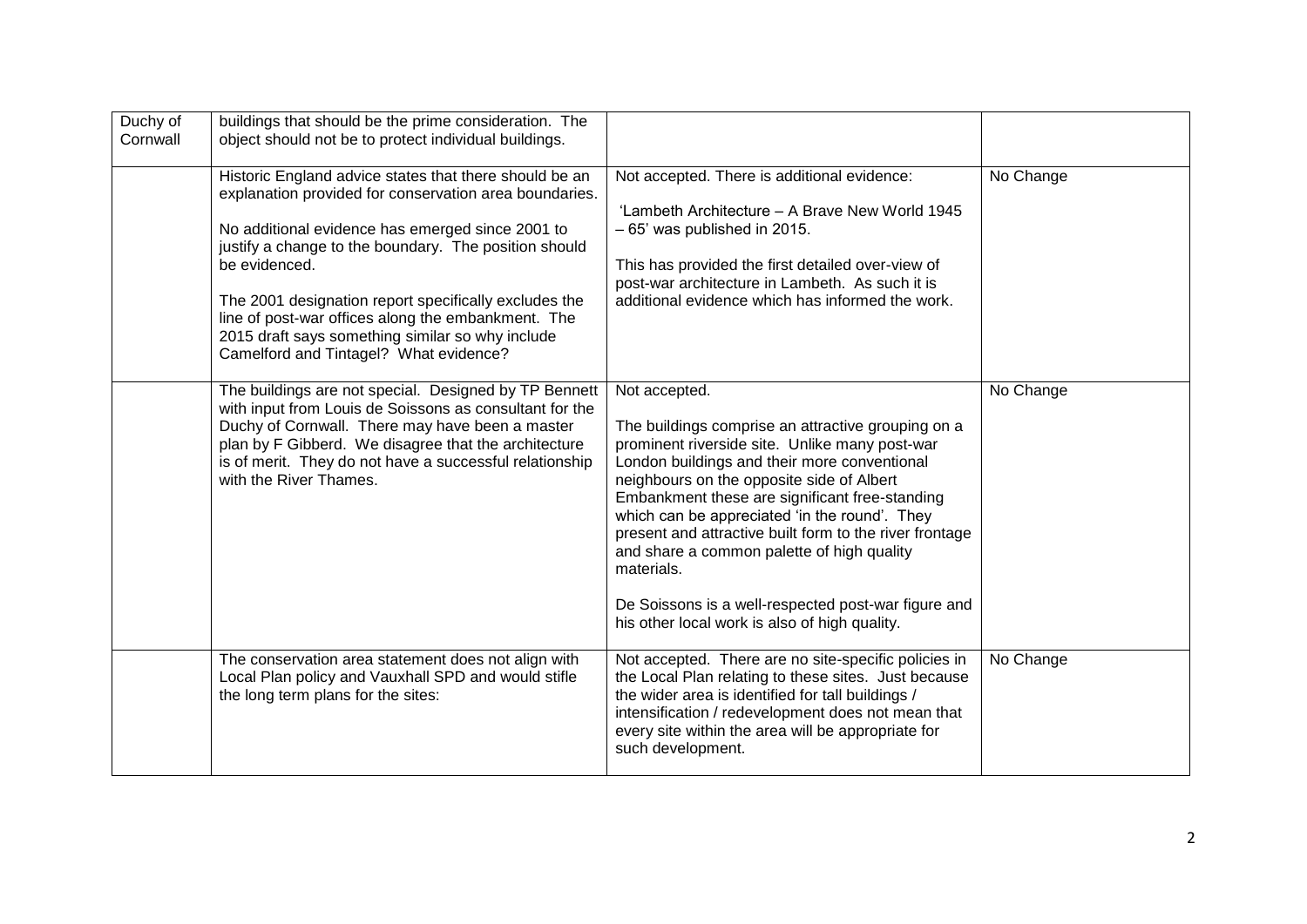| The conservation area designation would stifle the long<br>term plans for the sites:                                                                                                                         | Noted.<br>No such plans have been shared with the Council<br>or have been made public. It is therefore difficult to<br>give them weight. The recent planning permission<br>for Tintagel house included complete refurbishment<br>and extension - illustrating that it has a viable future<br>as an office.                                                                                                                         | No Change |
|--------------------------------------------------------------------------------------------------------------------------------------------------------------------------------------------------------------|------------------------------------------------------------------------------------------------------------------------------------------------------------------------------------------------------------------------------------------------------------------------------------------------------------------------------------------------------------------------------------------------------------------------------------|-----------|
| Diagram 2 on page 158 of Local Plan shows<br>aspirations for a better river access. Similarly 3.1,<br>4.70, 4.91 and 4.92 of the Vauxhall SPD.                                                               | Noted. These illustrations are only indicative to<br>show 'general aspiration' and should not be read<br>literally to suggest that the demolition of Camelford<br>House and Tintagel House is necessary to deliver<br>that aspiration.<br>For example we are delivering the open space<br>enhancements suggested in 4.3 with the proposed<br>new landscaping proposals at Tintagel House. This<br>has not necessitated demolition. | No Change |
| The buildings sit within the area identified in the SPD<br>as suitable for a 'taller buildings cluster'. Failure to<br>develop the sites would not optimise development<br>which is a key mayoral objective. | A MAXIMUM height of 90m is identified for this<br>area.<br>There is no suggestion in the OAPF or the SPD that<br>that EVERY site within the tall buildings area will be<br>suitable. Nor is there any suggestion that all<br>existing buildings here are earmarked for<br>redevelopment. At 58 meters Camelford House<br>already constitutes a substantial building.                                                               | No Change |
| Camelford offers sub-standard office accommodation.<br>The proposed refurbishment of Tintagel does not offer<br>a long-term solution for the building.                                                       | Not accepted.<br>The recent planning permission for Tintagel house<br>illustrates that complete refurbishment and<br>extension is a viable proposition for that building.<br>Camelford House is similar in many respects.                                                                                                                                                                                                          | No Change |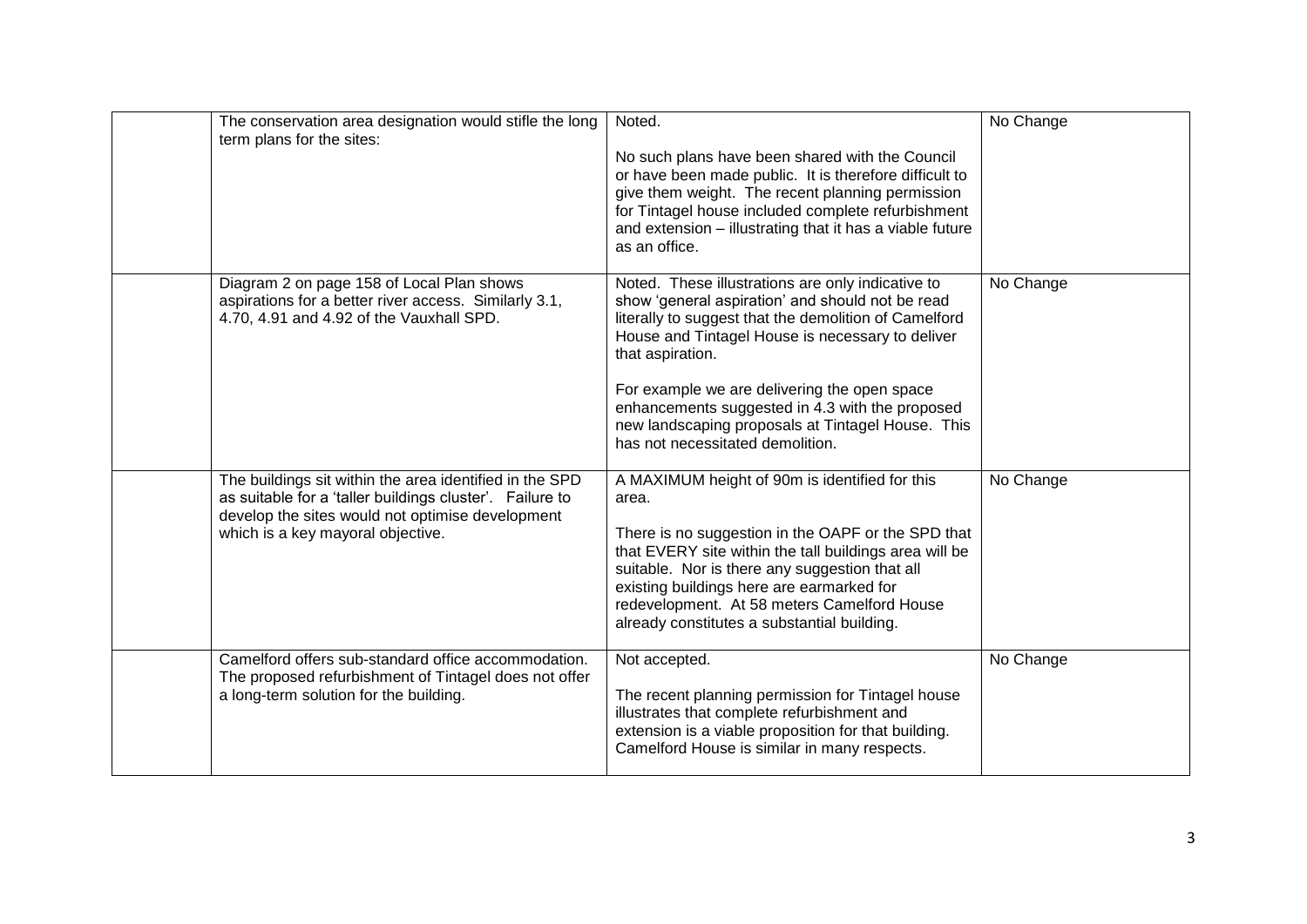|                              | Client research suggests that a policy compliant<br>development might be able to exceed 80m on the<br>Camelford House Site.                                                                                                                                                                                                                                                                                                                                                                                                                                                                                                                        | Noted.    | No Change |
|------------------------------|----------------------------------------------------------------------------------------------------------------------------------------------------------------------------------------------------------------------------------------------------------------------------------------------------------------------------------------------------------------------------------------------------------------------------------------------------------------------------------------------------------------------------------------------------------------------------------------------------------------------------------------------------|-----------|-----------|
| AE8<br>Edmund<br><b>Bird</b> | I am writing in support of Lambeth Council's proposal<br>to extend the Albert Embankment Conservation Area<br>to include Tintagel House and Camelford House which<br>both feature in the book showcasing the best buildings<br>in the borough from the post-war era - Lambeth<br>Architecture: A Brave New World 1945-65, published<br>in 2014.                                                                                                                                                                                                                                                                                                    | Noted.    | No Change |
|                              | These office blocks are both good examples of office<br>architecture of the late 1950s by a noted firm of 20th<br>century architects, TP Bennett. They are also some of<br>the very last of the post-war office buildings on the<br>Albert Embankment to survive the mass<br>redevelopment of the last 15 years and are a building<br>type once very common in the capital and elsewhere<br>but diminishing rapidly in number. They are both well-<br>detailed, built of an attractive brick and Portland stone<br>facing materials and are distinctive contributors to the<br>character of this stretch of London's riverscape.                   | Accepted. | No Change |
|                              | Tintagel House has an unusual double-height base of<br>contrasting plum brick with shallow-arched windows to<br>the first floor evoking the warehouses that once lined<br>stretches of the Thames, an imposing slender and<br>suave stone entrance porch and a Festival of Britain<br>style ball, needle and crown copper finial above the<br>projecting stone-clad bay. The dignified 17-storey<br>rectangular tower of Camelford House is<br>counterbalanced by a lower 11-storey curving tail wing<br>forming an elegant composition. They have group<br>value with each other and the refaced Peninsular<br>heights (formerly Alembric House). | Accepted. | No Change |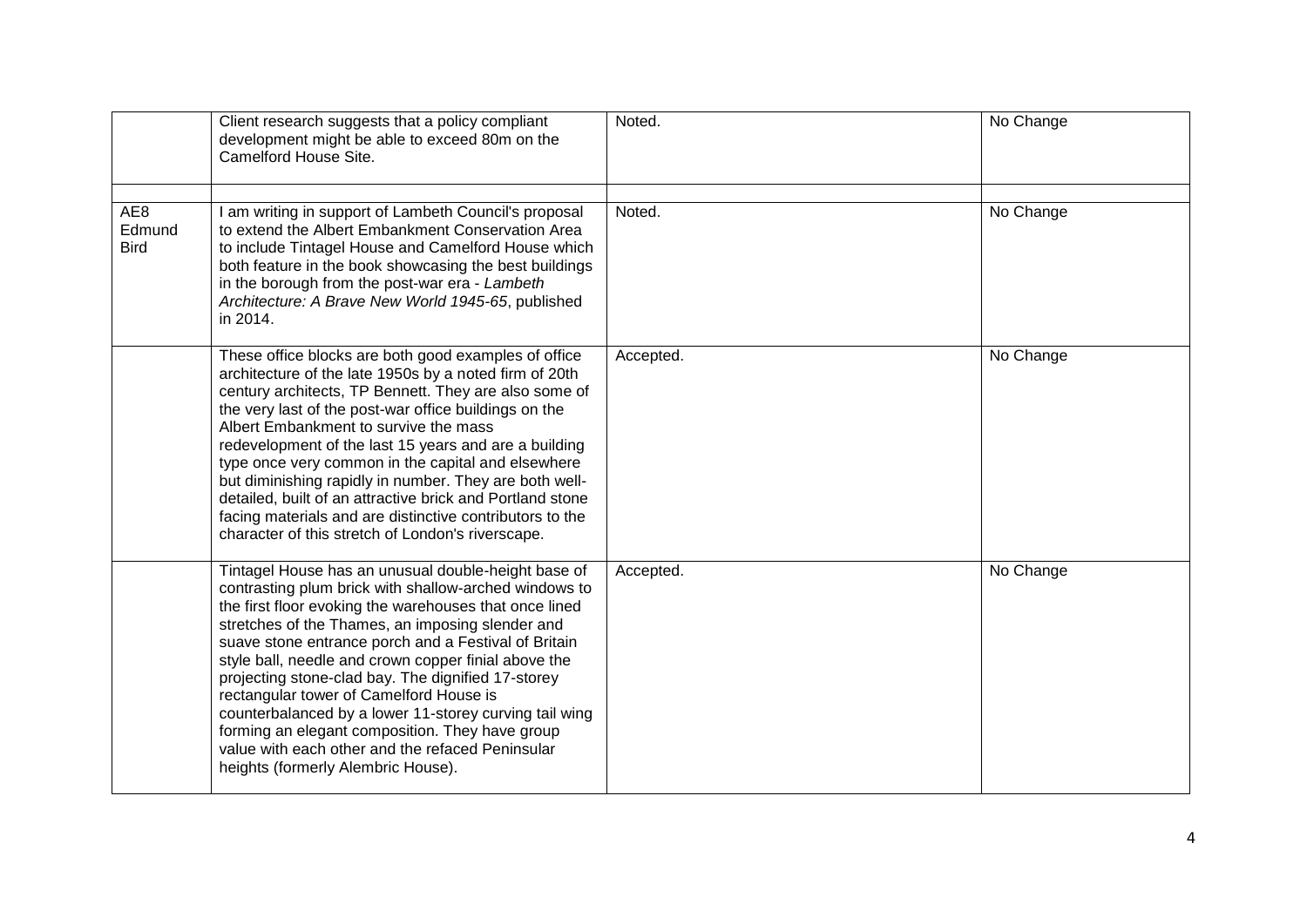|                                         | Both buildings have made an important contribution to<br>the social and economic history of Vauxhall and the<br>Albert Embankment since their completion in the early<br>1960s, Camelford House accommodating the General<br>Post Office's Telecommunications regional head office<br>and Tintagel House serving as offices for the<br>Metropolitan Police for many years after the building<br>was opened by Her Majesty Queen Elizabeth in 1960.             | Accepted. | No Change |
|-----------------------------------------|----------------------------------------------------------------------------------------------------------------------------------------------------------------------------------------------------------------------------------------------------------------------------------------------------------------------------------------------------------------------------------------------------------------------------------------------------------------|-----------|-----------|
|                                         | They therefore form a fundamental part of the<br>character and history of the Albert Embankment and<br>most certainly merit inclusion within this conservation<br>area. When the CA was first designated in 2001, the<br>appreciation of post-war buildings of this era was far<br>less than it is today, their inclusion now that their<br>qualities are better understood and following the<br>demolition of so many of this building genre, is<br>welcomed. | Accepted. | No Change |
| AE9<br>Resident                         | I am delighted to see that 2 Lilac Place SE11 5QQ is<br>now included in the Conservation Area since it dates<br>back to the first quarter of the 18th.                                                                                                                                                                                                                                                                                                         | Noted.    | No Change |
| AE10<br>Twentieth<br>Century<br>Society | Register support for the inclusion of Camelford House<br>and Tintagel House within the CA                                                                                                                                                                                                                                                                                                                                                                      | Noted.    | No Change |
|                                         | TP Bennetts are an important post-war firm. A number<br>of their other post-war buildings have been locally and<br>statutory listed. Losses of post-war buildings across<br>the city result in a greater importance being placed on<br>the surviving examples.                                                                                                                                                                                                 | Accepted. | No Change |
|                                         | The buildings have an important relationship with each<br>other - their spatial configuration on the riverbank and<br>their common materials and details                                                                                                                                                                                                                                                                                                       | Accepted. | No Change |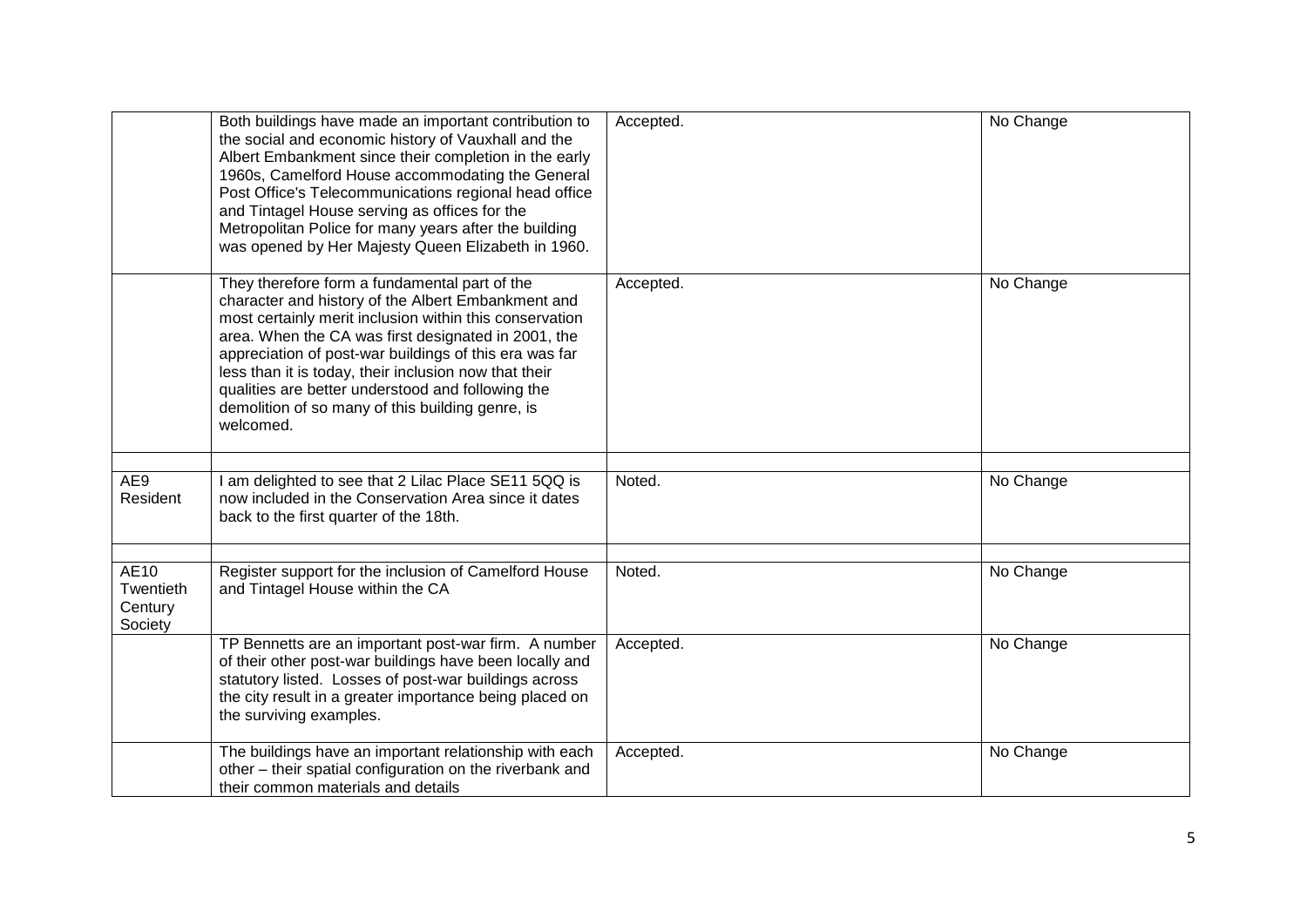|                       | A number of other large modern buildings are already<br>in the conservation area - 8 Albert Embankment and<br>MI6 HQ therefore these further examples are justified<br>as it is a characteristic of the conservation area                                                                                                                                                                       | Accepted.                                                                                                                                                                                                                                                                                                                                                              | No Change   |
|-----------------------|-------------------------------------------------------------------------------------------------------------------------------------------------------------------------------------------------------------------------------------------------------------------------------------------------------------------------------------------------------------------------------------------------|------------------------------------------------------------------------------------------------------------------------------------------------------------------------------------------------------------------------------------------------------------------------------------------------------------------------------------------------------------------------|-------------|
|                       |                                                                                                                                                                                                                                                                                                                                                                                                 |                                                                                                                                                                                                                                                                                                                                                                        |             |
| AE11<br><b>KOV</b>    | We don't have much quarrel with the proposals, and no<br>area loses conservation area status.                                                                                                                                                                                                                                                                                                   | Noted.                                                                                                                                                                                                                                                                                                                                                                 | No Change   |
|                       | We think that the two northern parks, Pedlars Park and<br>Paradise Gardens, should now be included.                                                                                                                                                                                                                                                                                             | Part accepted. The boundary will be extended to<br>include Pedlar's Park. Paradise Gardens is<br>proposed for inclusion in the Lambeth Palace CA<br>because of its historic connection to St Mary's<br>Church. See later.                                                                                                                                              | Part Change |
|                       |                                                                                                                                                                                                                                                                                                                                                                                                 |                                                                                                                                                                                                                                                                                                                                                                        |             |
| AE12<br><b>VGERTA</b> | We would welcome the expansion of the Conservation<br>area to cover the Graphite Square business square,<br>The Method mission Church and ex NEF site on<br>Jonathan street to ensure that future developments are<br>of low rise height and do not overshadow or adversely<br>impact the buildings of Vauxhall Gardens Estate (most<br>are already in the existing Vauxhall conservation area) | Not accepted. Conservation Area designation is<br>not about stopping change. The Methodist Mission<br>Church and NEF buildings are of no special interest<br>and do not warrant inclusion in the CA.<br>Graphite Square is already protected by<br>conservation area designation. It is simply being<br>moved from Vauxhall Gardens CA to the Albert<br>Embankment CA. | No Change   |
|                       | Other additions to the conservation area should<br>include the Glasshouse Walk Playground, the Vauxhall<br>Gardens Allotments Association's allotments on<br>Glasshouse Walk.                                                                                                                                                                                                                   | Not accepted. These spaces are already within the<br>Vauxhall Gardens Estate CA.                                                                                                                                                                                                                                                                                       | No Change   |
|                       | The newly revamped Coverley & Hayman point sunken<br>area                                                                                                                                                                                                                                                                                                                                       | Not accepted. These spaces are not of special<br>interest.                                                                                                                                                                                                                                                                                                             | No Change   |
|                       |                                                                                                                                                                                                                                                                                                                                                                                                 |                                                                                                                                                                                                                                                                                                                                                                        |             |
| AE13                  | In principle no objections to the inclusion of Pedlar's<br>Park.                                                                                                                                                                                                                                                                                                                                | Noted.                                                                                                                                                                                                                                                                                                                                                                 | No Change   |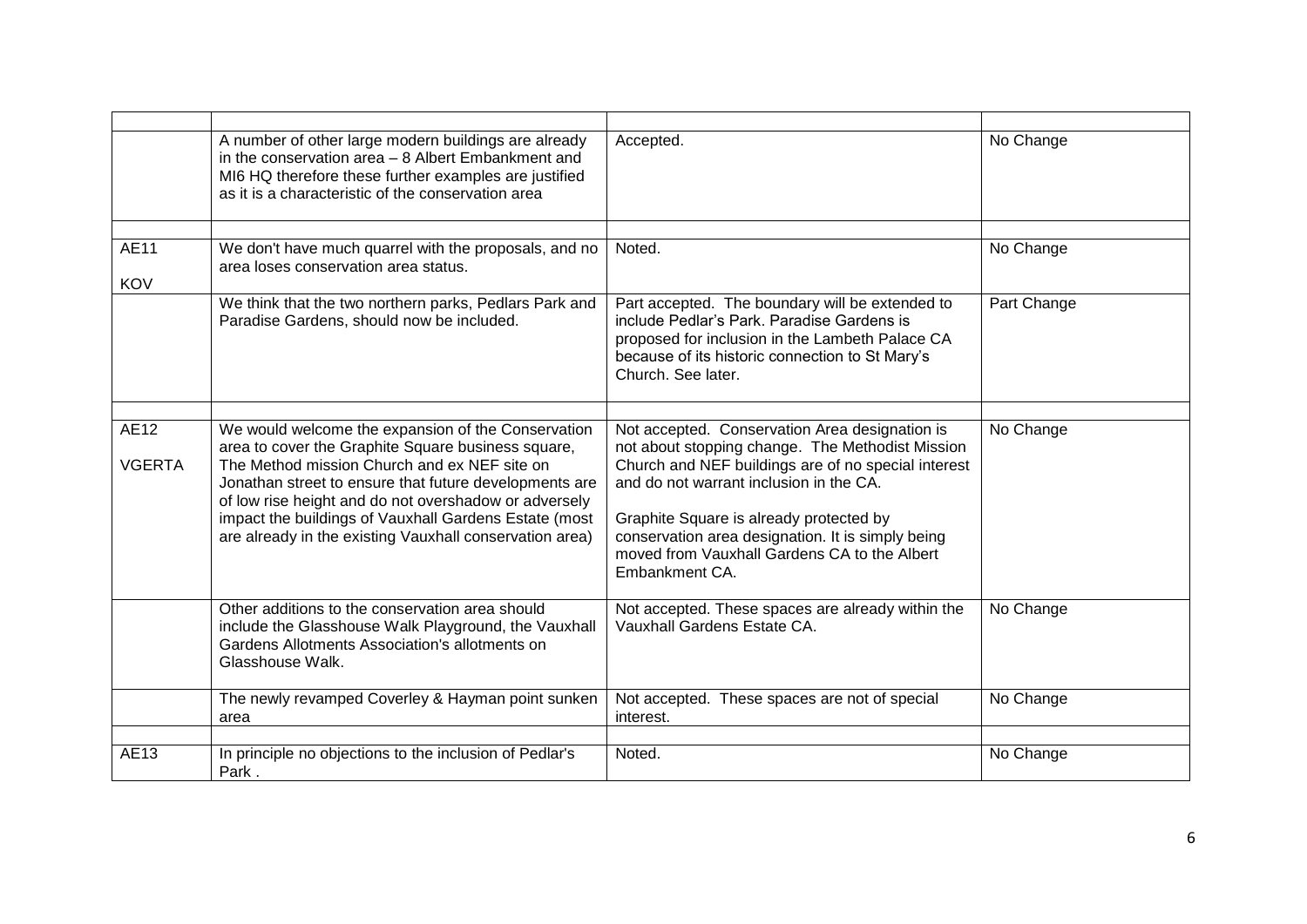| $Internal -$                                                               |                                                                                                                                                                                                                                |                                                                                                                                                                                                                                                                                                                                                                                                                                                                                                                                        |           |
|----------------------------------------------------------------------------|--------------------------------------------------------------------------------------------------------------------------------------------------------------------------------------------------------------------------------|----------------------------------------------------------------------------------------------------------------------------------------------------------------------------------------------------------------------------------------------------------------------------------------------------------------------------------------------------------------------------------------------------------------------------------------------------------------------------------------------------------------------------------------|-----------|
| Council<br>Parks                                                           |                                                                                                                                                                                                                                |                                                                                                                                                                                                                                                                                                                                                                                                                                                                                                                                        |           |
|                                                                            |                                                                                                                                                                                                                                |                                                                                                                                                                                                                                                                                                                                                                                                                                                                                                                                        |           |
| AE14.<br>$Internal -$<br>Council<br>Parks                                  | No objections to the inclusion of Pedlars Park being<br>included into extended conservation areas, in fact I<br>fully endorse this possibility.                                                                                | Noted.                                                                                                                                                                                                                                                                                                                                                                                                                                                                                                                                 | No Change |
|                                                                            |                                                                                                                                                                                                                                |                                                                                                                                                                                                                                                                                                                                                                                                                                                                                                                                        |           |
|                                                                            |                                                                                                                                                                                                                                |                                                                                                                                                                                                                                                                                                                                                                                                                                                                                                                                        |           |
|                                                                            | <b>Clapham Park Conservation Area</b>                                                                                                                                                                                          |                                                                                                                                                                                                                                                                                                                                                                                                                                                                                                                                        |           |
|                                                                            |                                                                                                                                                                                                                                |                                                                                                                                                                                                                                                                                                                                                                                                                                                                                                                                        |           |
| CP1<br>Edmund<br><b>Bird</b>                                               | The inclusion of the lovely Hollamby little set-piece on<br>Magnolia Place is welcomed.                                                                                                                                        | Noted                                                                                                                                                                                                                                                                                                                                                                                                                                                                                                                                  | No Change |
|                                                                            |                                                                                                                                                                                                                                |                                                                                                                                                                                                                                                                                                                                                                                                                                                                                                                                        |           |
| CP <sub>2</sub><br>Local<br>Resident                                       | Why is St James, Park Hill (N Cachemaille-Day, 1958)<br>omitted from inclusion? It is an important Listed<br>building and represents a significant visual backstop in<br>northward views.                                      | Not accepted - St James's Church, Park Hill is a<br>grade II listed post-war church immediately<br>adjoining the western boundary of the conservation<br>area. This is a large brick building of austere<br>character which sits in a context of 20 <sup>th</sup> Century<br>housing and flats. The conservation area is largely<br>charactertised by 19 <sup>th</sup> Century villas. The church is<br>not considered to contribute sufficiently to the<br>character and appearance of the conservation area<br>to warrant inclusion. | No Change |
|                                                                            | I would support the proposed CA extension                                                                                                                                                                                      | Noted.                                                                                                                                                                                                                                                                                                                                                                                                                                                                                                                                 | No Change |
|                                                                            |                                                                                                                                                                                                                                |                                                                                                                                                                                                                                                                                                                                                                                                                                                                                                                                        |           |
| CP <sub>3</sub><br>Clapham<br>Park West<br><b>Residents</b><br>Association | Poynders Road (A205) the south along Kings Road,<br>Rodenbhurst Road, and Elms Crescent. These<br>properties deserve some consideration regarding<br>preservation and enhancement lest they are lost to<br>future development. | Not accepted. These areas are not considered to<br>be of special interest.                                                                                                                                                                                                                                                                                                                                                                                                                                                             | No Change |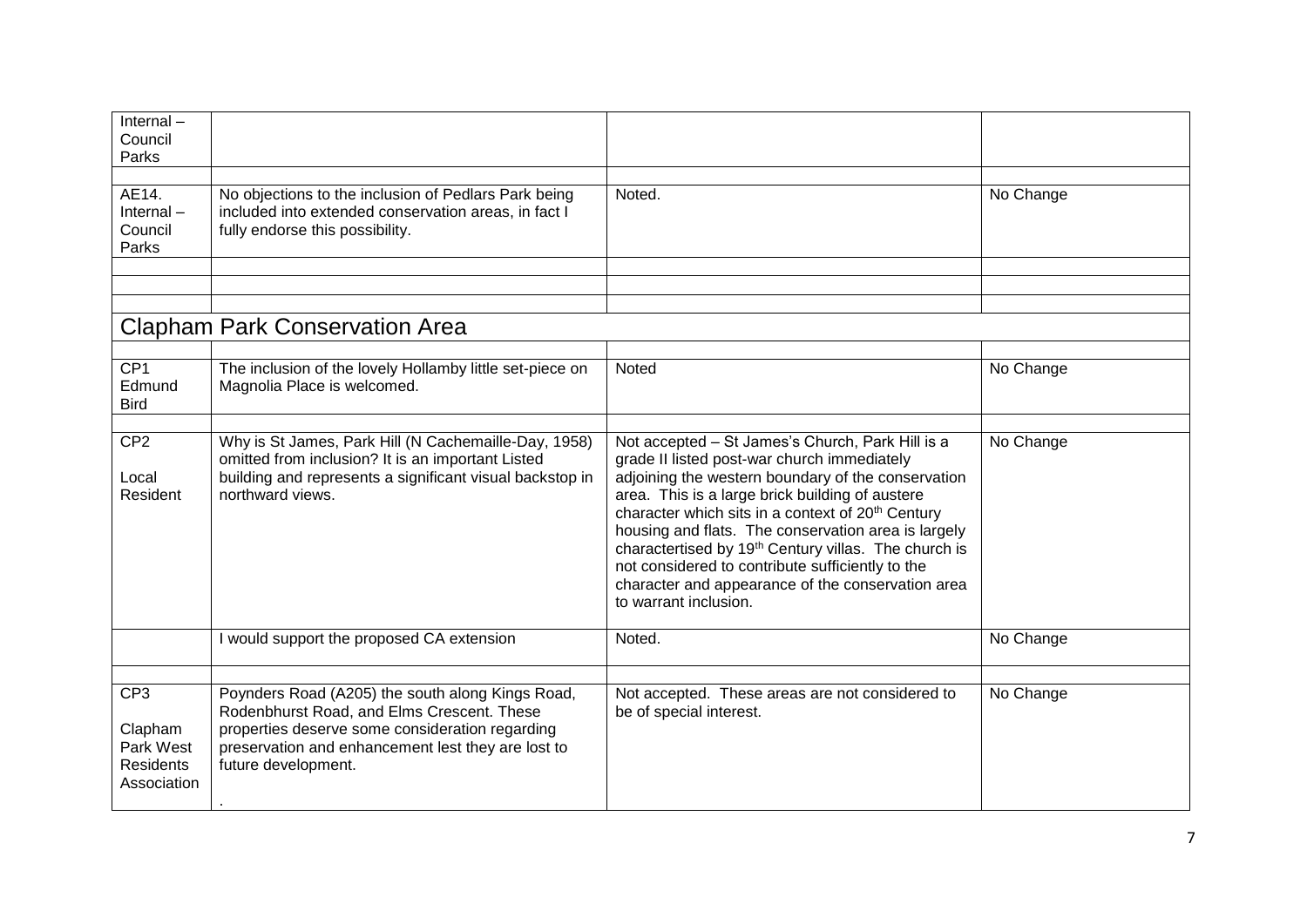|                                      | The area bordering Clarence Crescent has seen<br>significant development recently, and it concerns<br>Clapham West Residents Association that some<br>consideration should be given to controls over the<br>demolition of certain buildings and boundaries, limits<br>the size of extensions, controls roof alterations, certain<br>types of cladding, satellite dishes in some locations | Given there is no special interest addition controls<br>are not considered justified. | No Change |
|--------------------------------------|-------------------------------------------------------------------------------------------------------------------------------------------------------------------------------------------------------------------------------------------------------------------------------------------------------------------------------------------------------------------------------------------|---------------------------------------------------------------------------------------|-----------|
| CP4                                  | I'm in favour of the small change to the boundaries, as                                                                                                                                                                                                                                                                                                                                   | Noted.                                                                                | No Change |
| Local<br>Resident                    | you say, the brick built council houses are an unusually<br>sympathetic development for the period.                                                                                                                                                                                                                                                                                       |                                                                                       |           |
|                                      |                                                                                                                                                                                                                                                                                                                                                                                           |                                                                                       |           |
|                                      | <b>Lambeth Palace Conservation Area</b>                                                                                                                                                                                                                                                                                                                                                   |                                                                                       |           |
|                                      |                                                                                                                                                                                                                                                                                                                                                                                           |                                                                                       |           |
| LP1<br>Local<br>resident             | The proposals to rationalise the boundaries between<br>Conservation Areas makes absolute sense, as does the<br>specific point of removing Parliament View.                                                                                                                                                                                                                                | Noted.                                                                                | No Change |
|                                      |                                                                                                                                                                                                                                                                                                                                                                                           |                                                                                       |           |
| LP <sub>2</sub><br>Local<br>resident | We would like to have the Old Paradise Gardens<br>(former Lambeth High Street recreational Ground)<br>included in the Conservation Area.                                                                                                                                                                                                                                                  | Accepted. Now proposed for inclusion.                                                 | Change    |
| LP3                                  | I would like to support the inclusion of 'Old Paradise                                                                                                                                                                                                                                                                                                                                    |                                                                                       |           |
| Local<br>Resident                    | Street Gardens', formerly known as 'Lambeth High<br>Street Recreation Grounds' in the conservation area as<br>it would not exist were it not for it's historic links with<br>Lambeth Palace.                                                                                                                                                                                              | Accepted. Now proposed for inclusion.                                                 | Change    |
|                                      |                                                                                                                                                                                                                                                                                                                                                                                           |                                                                                       |           |
| LP4                                  | I write to support the proposed extension to the Lambeth<br>Palace Conservation Area but wish to advise you that                                                                                                                                                                                                                                                                          | Accepted. Now proposed for inclusion.                                                 | Change    |
| Local<br>Resident                    | one vital area of importance has been omitted, Old<br>Paradise Gardens, Lambeth High Street SE11,                                                                                                                                                                                                                                                                                         |                                                                                       |           |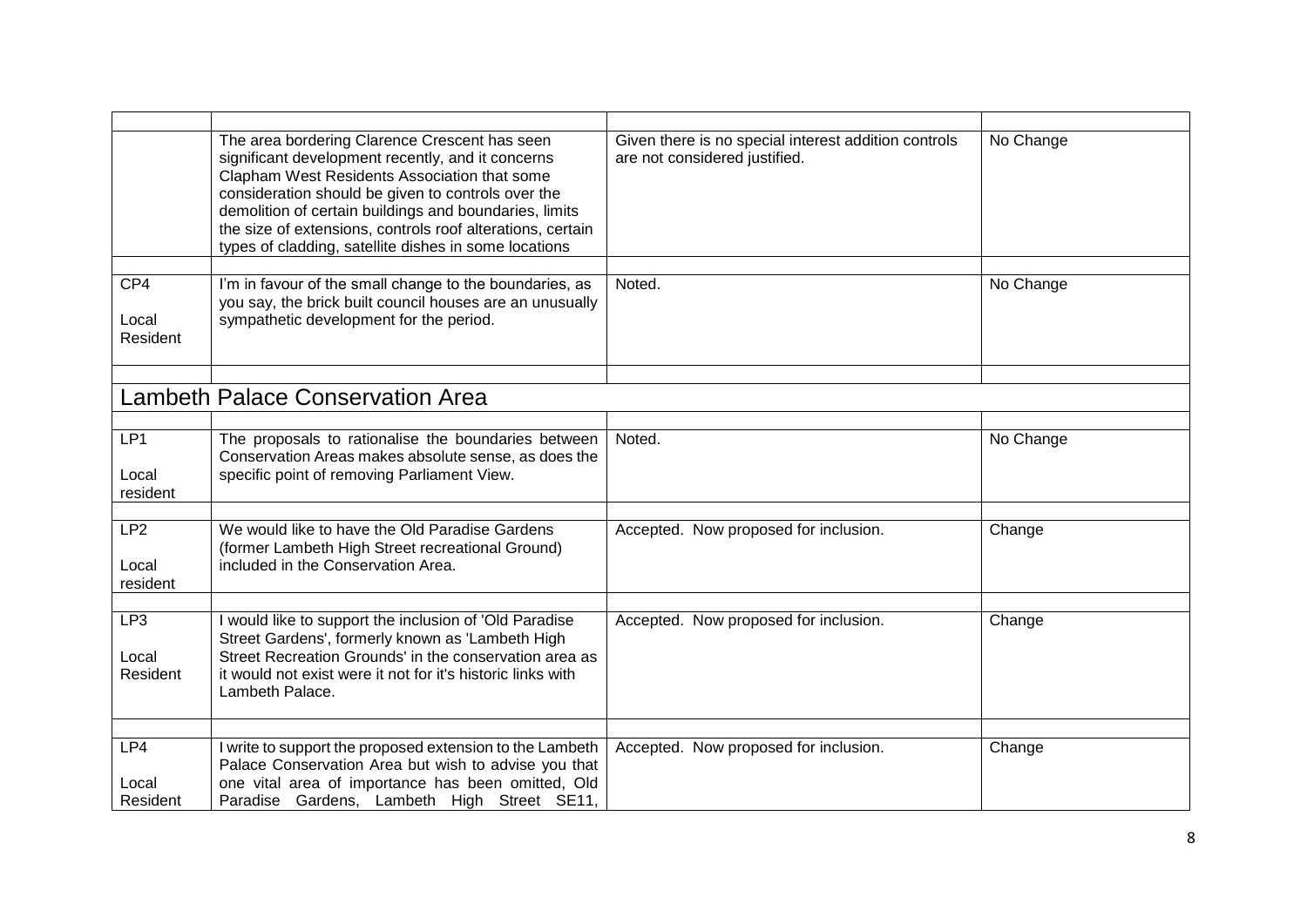|                                                                                 | previously named Lambeth High Street Recreation<br>Ground.<br>The gardens were once a graveyard overflow from St<br>Mary's Church and there is a strong possibility that<br>people of note are buried there. It is currently included<br>in the route of local historical walks. Situated in between<br>St Mary's Gardens and the Royal Doulton building on<br>Black Prince Road, it seems negligent to omit this piece<br>of ground.                                                                                                                                                                                                                                     |                                                                                                                                                                                                                      |            |
|---------------------------------------------------------------------------------|---------------------------------------------------------------------------------------------------------------------------------------------------------------------------------------------------------------------------------------------------------------------------------------------------------------------------------------------------------------------------------------------------------------------------------------------------------------------------------------------------------------------------------------------------------------------------------------------------------------------------------------------------------------------------|----------------------------------------------------------------------------------------------------------------------------------------------------------------------------------------------------------------------|------------|
| LP <sub>5</sub><br>Guy's and<br>St Thomas'<br><b>NHS</b><br>Foundation<br>Trust | There is little sense in the campus being split between<br>two conservation areas and it would be better for the<br>whole of St Thomas' to be within a single conservation<br>area. The character of the hospital and Lambeth Palace<br>are distinct and separate and it would appear to make<br>sense for them to be in separate CAs.                                                                                                                                                                                                                                                                                                                                    | Noted                                                                                                                                                                                                                | No Change  |
|                                                                                 | However, the proposals to move St Thomas' onto the<br>Albert Embankment CA may have implications for the<br>Trust that are not currently evident and the Trust would<br>ask that serious consideration is given to the<br>preparation of a Character Appraisal for Albert<br>Embankment as a priority before a decision to move the<br>campus is confirmed.                                                                                                                                                                                                                                                                                                               | This response was received in 2013. The Council<br>has prioritised the preparation of a character<br>appraisal to address this point.                                                                                | No change. |
|                                                                                 | An alternative proposal is whether the hospital should<br>form a conservation area in its own right. The hospital<br>has a rich history and a diverse architectural character<br>that reflects that history. The listed buildings dating from<br>1870's by Henry Currey were recognised in their time as<br>being pioneering in their design and, similarly, the<br>1970's structures by YRM and the 21 <sup>st</sup> century Evelina<br>Childrens hospital by Michael Hopkins architects are<br>recognised as examples of the most modern thinking in<br>hospital design at the time they were built. By creating<br>a separate conservation area the council could more | Not accepted. Given the hospital was erected at<br>the same time as the Albert Embankment and is a<br>landmark on the Embankment its inclusion within<br>the Albert Embankment CA is considered most<br>appropriate. | No Change  |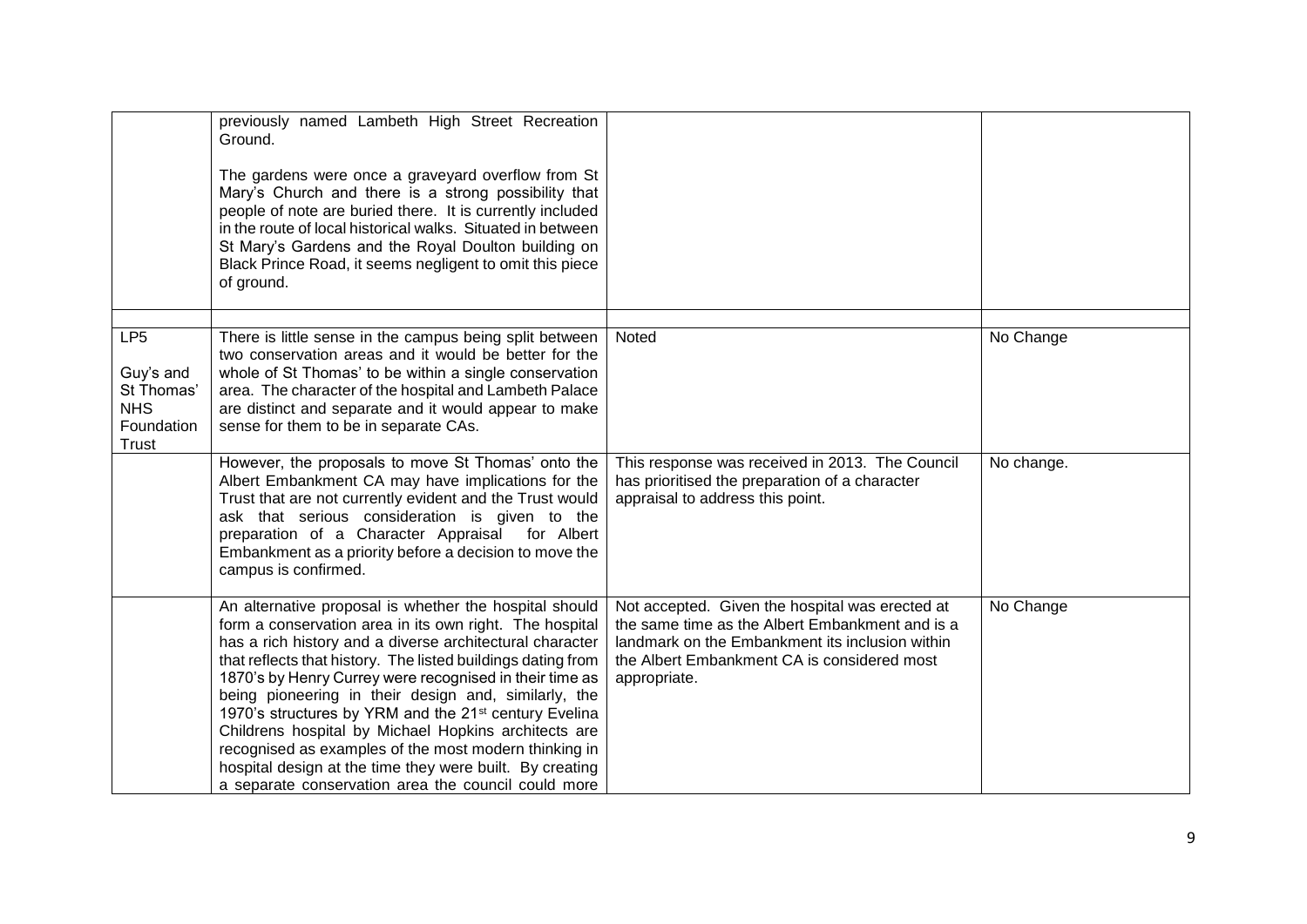|                                                     | accurately reflect the diverse character of the campus<br>area which is in a sense an anomaly in the area so the<br>that development proposals can be considered within<br>the context of the character of the campus.                                                                                                                                                                                                                                                                                           |                                    |           |
|-----------------------------------------------------|------------------------------------------------------------------------------------------------------------------------------------------------------------------------------------------------------------------------------------------------------------------------------------------------------------------------------------------------------------------------------------------------------------------------------------------------------------------------------------------------------------------|------------------------------------|-----------|
| LP <sub>6</sub><br>Local<br>Resident                | I am in full support of including 111 Lambeth Road in<br>the conservation area                                                                                                                                                                                                                                                                                                                                                                                                                                   | Noted.                             | No change |
| LP7<br>Friends of<br>Old<br>Paradise<br>Gardens     | I write to support the proposed extension to the Lambeth<br>Palace Conservation Area but wish to advise you that<br>one vital area of importance has been omitted, Old<br>Paradise Gardens, Lambeth High Street SE11,<br>previously named Lambeth High Street Recreation<br>Ground.<br>The gardens were once a graveyard overflow from St<br>Mary's Church and there is a strong possibility that<br>people of note are buried there. The Friends of Old<br>Paradise Gardens are keen to preserve its historical | Agreed. Now proposed for inclusion | Change    |
|                                                     | value and learn and educate others of the history of the<br>area. It is currently included in the route of local<br>historical walks.                                                                                                                                                                                                                                                                                                                                                                            |                                    |           |
| LP8<br>$Internal -$<br>Council<br>Parks             | In principle no objections to the inclusion of Old<br>Paradise Gardens.                                                                                                                                                                                                                                                                                                                                                                                                                                          | Noted.                             | No Change |
| LP <sub>9</sub><br>Internal $-$<br>Council<br>Parks | No objections to the inclusion of Old Paradise Gardens<br>being included into extended conservation areas, in<br>fact I fully endorse this possibility.                                                                                                                                                                                                                                                                                                                                                          | Noted.                             | No Change |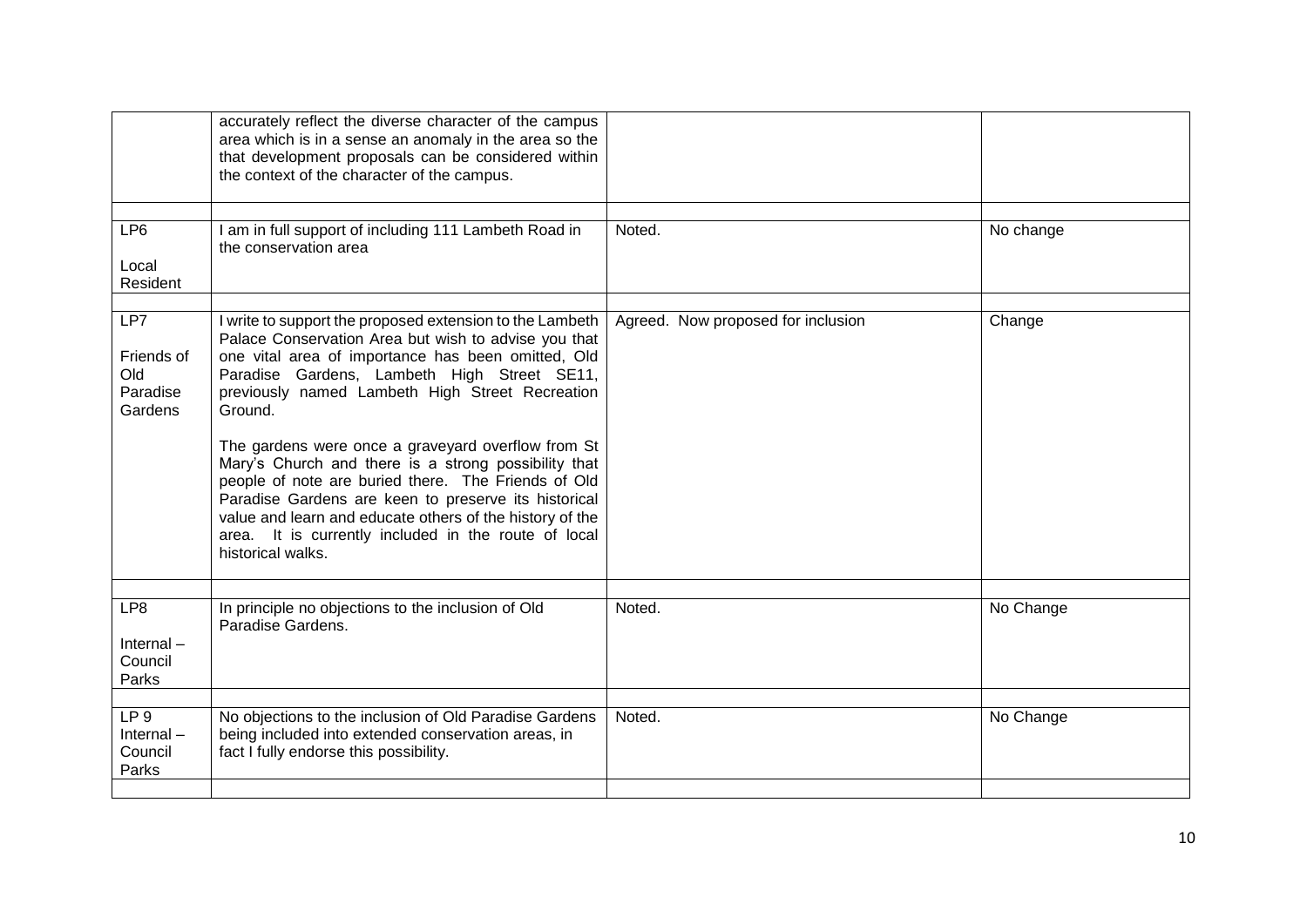| <b>LP 10</b><br>Garden<br>Museum | The proposals to rationalise the boundaries between<br>Conservation Areas makes absolute sense, as does the<br>specific point of removing Parliament View.                                                                                                       | Noted.                                                                                                                                                                                      | No change. |
|----------------------------------|------------------------------------------------------------------------------------------------------------------------------------------------------------------------------------------------------------------------------------------------------------------|---------------------------------------------------------------------------------------------------------------------------------------------------------------------------------------------|------------|
|                                  |                                                                                                                                                                                                                                                                  |                                                                                                                                                                                             |            |
| <b>LP11</b><br>Local<br>Resident | I wish to object. Removing the traffic island at the<br>south side of Lambeth bridge and adding it to the<br>albert embankment conservation area risks a future<br>development on that traffic island that could<br>adversely impact the view of Lambeth Palace. | Not accepted. Moving this land into the albert<br>Embankment Conservation Area will not affect its<br>status. It will not become a development<br>opportunity                               | No change. |
|                                  | As part of the Lambeth Palace conservation area that<br>island is likely to be protected from development as it<br>is integral to protecting the view and vista of the<br>Listed buildings within the conservation area.                                         |                                                                                                                                                                                             |            |
|                                  | As part of the Albert Embankment conservation area<br>there is a risk of development. The other parts of the<br>Albert Embankment which are set back from the<br>actual river (like the roundabout) largely have<br>development on them.                         |                                                                                                                                                                                             |            |
|                                  |                                                                                                                                                                                                                                                                  |                                                                                                                                                                                             |            |
|                                  | Lambeth Walk and China Walk Conservation Area                                                                                                                                                                                                                    |                                                                                                                                                                                             |            |
|                                  |                                                                                                                                                                                                                                                                  |                                                                                                                                                                                             |            |
| LW1                              | The short row of Victorian Terrace houses on Lollard<br>Street be included in the conservation area. The<br>houses are the last remaining example of what would<br>have been a network of streets.                                                               | No accepted. Given their physical separation from<br>the body of conservation area these buildings are<br>not considered to contribute to the special interest<br>of the conservation area. | No change  |
|                                  |                                                                                                                                                                                                                                                                  | They are not considered of special interest.                                                                                                                                                |            |
|                                  |                                                                                                                                                                                                                                                                  |                                                                                                                                                                                             |            |
|                                  | <b>Lancaster Avenue Conservation Area</b>                                                                                                                                                                                                                        |                                                                                                                                                                                             |            |
|                                  |                                                                                                                                                                                                                                                                  |                                                                                                                                                                                             |            |
|                                  |                                                                                                                                                                                                                                                                  |                                                                                                                                                                                             |            |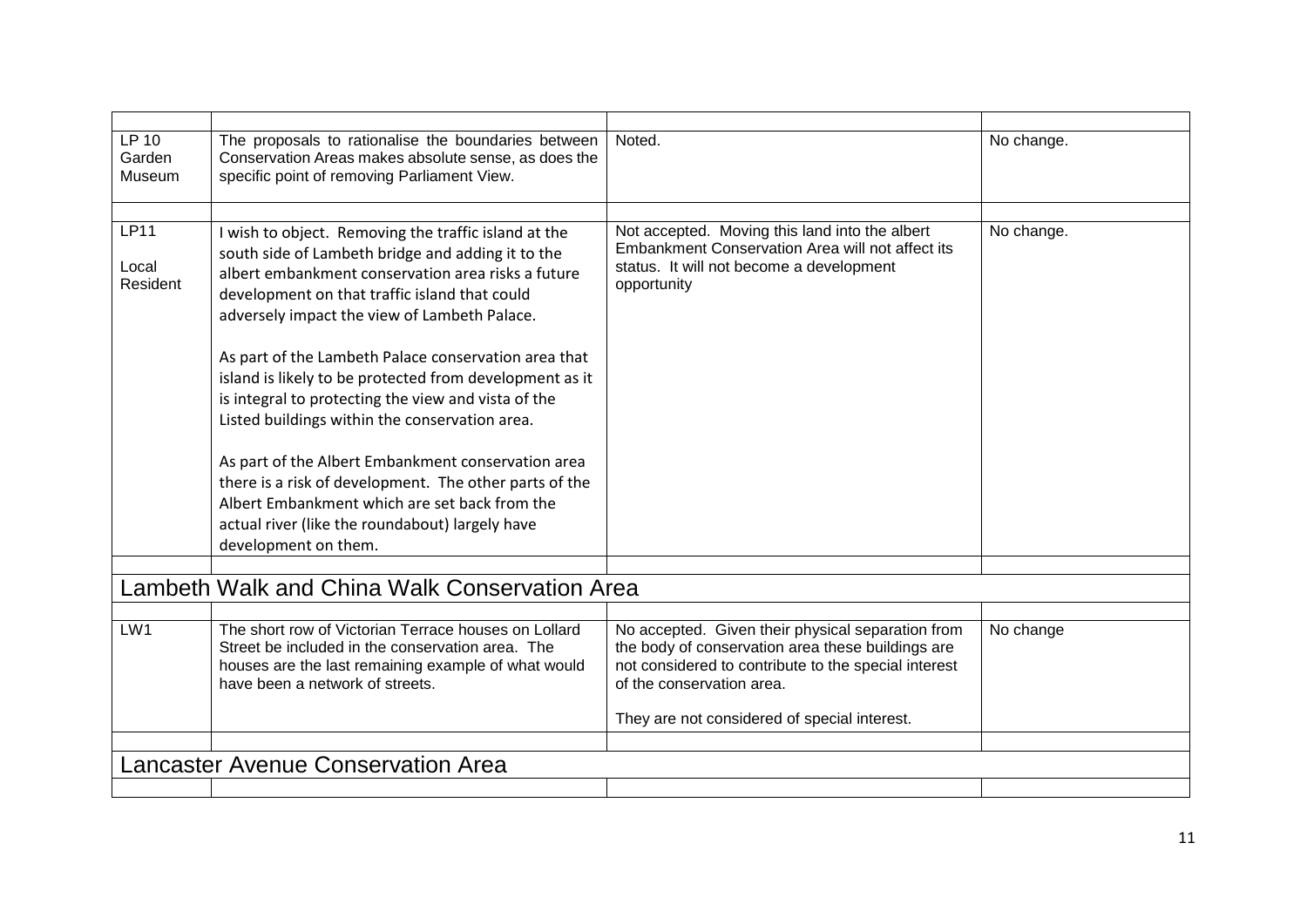| LA <sub>1</sub><br>Local | We feel that the Lancaster Avenue Conservation area<br>should be extended to cover the existing one storey<br>coach houses along 21-28 Dalton Street running along | Not accepted.                                                                                                 | No Change |
|--------------------------|--------------------------------------------------------------------------------------------------------------------------------------------------------------------|---------------------------------------------------------------------------------------------------------------|-----------|
| Resident                 | the back of 2, 2A, 4 Lancaster Avenue and along                                                                                                                    | This is a commercial building of little merit which is<br>located at the edge of the conservation area. It is |           |
|                          | Chatsworth Way and separating itself from the busy                                                                                                                 | currently subject to development proposals.                                                                   |           |
|                          | Norwood Road developments and uses. These coach                                                                                                                    |                                                                                                               |           |
|                          | houses adds rare and considerable historic and design<br>merit which needs to be included in any extension to                                                      | It is not considered worthy of inclusion because it<br>contributes nothing to the special interest of the     |           |
|                          | the Lancaster Avenue Conservation Area as a block of                                                                                                               | wider conservation area.                                                                                      |           |
|                          | character in need of preservation and protection. This                                                                                                             |                                                                                                               |           |
|                          | would prevent further encroachment of new style                                                                                                                    |                                                                                                               |           |
|                          | modern excessive development on any infill or pockets<br>of land which runs along the boundary of the existing                                                     |                                                                                                               |           |
|                          | conservation area.                                                                                                                                                 |                                                                                                               |           |
|                          |                                                                                                                                                                    |                                                                                                               |           |
|                          |                                                                                                                                                                    |                                                                                                               |           |
|                          | Leigham Court Road North Conservation Area                                                                                                                         |                                                                                                               |           |
|                          |                                                                                                                                                                    |                                                                                                               |           |
|                          | No responses received.                                                                                                                                             |                                                                                                               |           |
|                          |                                                                                                                                                                    |                                                                                                               |           |
|                          | Leigham Court Road South Conservation Area                                                                                                                         |                                                                                                               |           |
|                          |                                                                                                                                                                    |                                                                                                               |           |
|                          | No responses received.                                                                                                                                             |                                                                                                               |           |
|                          | <b>Minet Conservation Area</b>                                                                                                                                     |                                                                                                               |           |
|                          |                                                                                                                                                                    |                                                                                                               |           |
| M1                       | We propose that the Conservation Area boundary                                                                                                                     | See below:                                                                                                    |           |
|                          | should be extended to include 3 prominent buildings in                                                                                                             |                                                                                                               |           |
| <b>Brixton</b>           | the main section of Loughborough Road:                                                                                                                             |                                                                                                               |           |
| Society                  |                                                                                                                                                                    |                                                                                                               |           |
|                          | Iveagh House, including the former health centre within<br>its curtilage (original design by E.Armstrong &                                                         | Not accepted. This building is of very different<br>character to the conservation area. However, it is        | No Change |
|                          | F.McManus, 1953, for the Guinness Trust);                                                                                                                          | proposed to be locally listed.                                                                                |           |
|                          | Hart House, 71 - 73 Loughborough Road                                                                                                                              | Accepted. This interwar pub is prominently located<br>adjacent to the conservation area. It is an attractive  | Change    |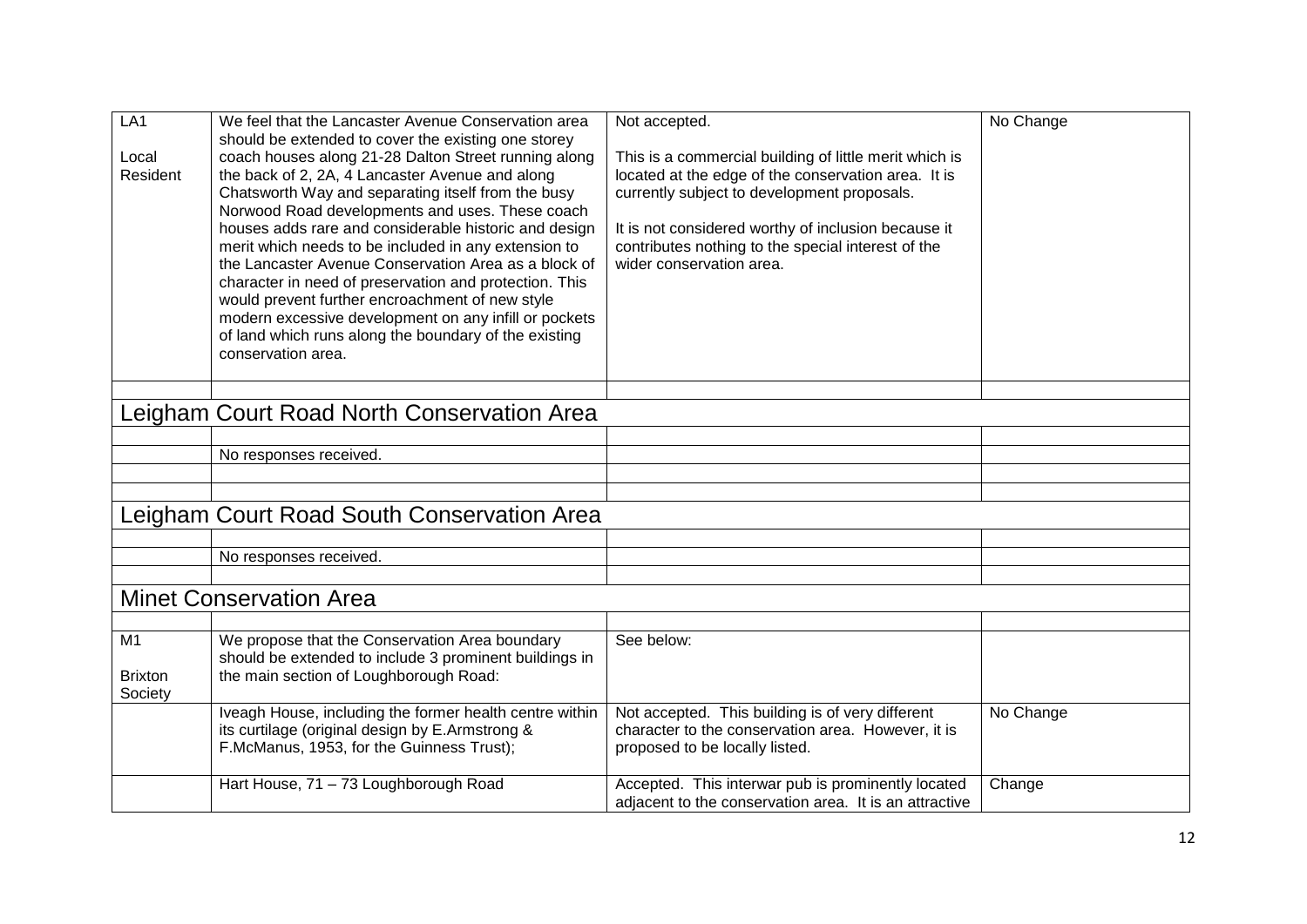|                                      | The former White Hart public house, rebuilt in the<br>1930s and more recently converted to flats;                                                                                                                                                                                                                                                                                                                                                                                                                                                                                                                                                                                                                                              | brick building of good architectural quality in a<br>prominent location. The building is considered to<br>contribute sufficiently to the architectural and<br>historic interest of the area to warrant inclusion.          |           |
|--------------------------------------|------------------------------------------------------------------------------------------------------------------------------------------------------------------------------------------------------------------------------------------------------------------------------------------------------------------------------------------------------------------------------------------------------------------------------------------------------------------------------------------------------------------------------------------------------------------------------------------------------------------------------------------------------------------------------------------------------------------------------------------------|----------------------------------------------------------------------------------------------------------------------------------------------------------------------------------------------------------------------------|-----------|
|                                      | Sussex Place of 1824, representing the first phase of<br>residential development by Lord Holland. Is this 99 -<br>113 Loughborough Road?                                                                                                                                                                                                                                                                                                                                                                                                                                                                                                                                                                                                       | Not accepted. These buildings are separated from<br>the conservation area by modern development.<br>They are too remote and already protected by<br>statutory listing.                                                     | No Change |
| M7.<br><b>Hart House</b><br>Resident | We would welcome the inclusion of Hart House in the<br><b>Minet Conservation Area</b>                                                                                                                                                                                                                                                                                                                                                                                                                                                                                                                                                                                                                                                          | Accepted. This building is now proposed for<br>inclusion.                                                                                                                                                                  | Change    |
| M8.<br><b>Hart House</b><br>Resident | We would be delighted for Hart House to be included<br>in the conservation area                                                                                                                                                                                                                                                                                                                                                                                                                                                                                                                                                                                                                                                                | Accepted. This building is now proposed for<br>inclusion.                                                                                                                                                                  | Change    |
| M9.<br><b>Hart House</b><br>Ltd.     | Concerned if Hart House was included in the<br>Conservation Area, and the adjoining walled plot was<br>not. This plot was historically always part of Hart<br>House, and was only arbitrarily divided from it by a<br>developer in the late 1990s.<br>Currently the plot is poorly maintained and is a local<br>eyesore, attracting fly-tipping and criminality (please<br>see the photographs below). It is also the site of the<br>one large and historic tree in the area.<br>It would be odd if Hart House - which has been well<br>maintained - was included in the Conservation Area,<br>imposing new restrictions and regulations on the<br>owner, while the adjoining plot - which has been<br>allowed to deteriorate badly - was not. | Accepted.<br>The small vacant plot to the immediate rear of the<br>pub, fronting Lilford Road and containing a TPO<br>tree makes a significant contribution to the<br>conservation area. It too is proposed for inclusion. | Change    |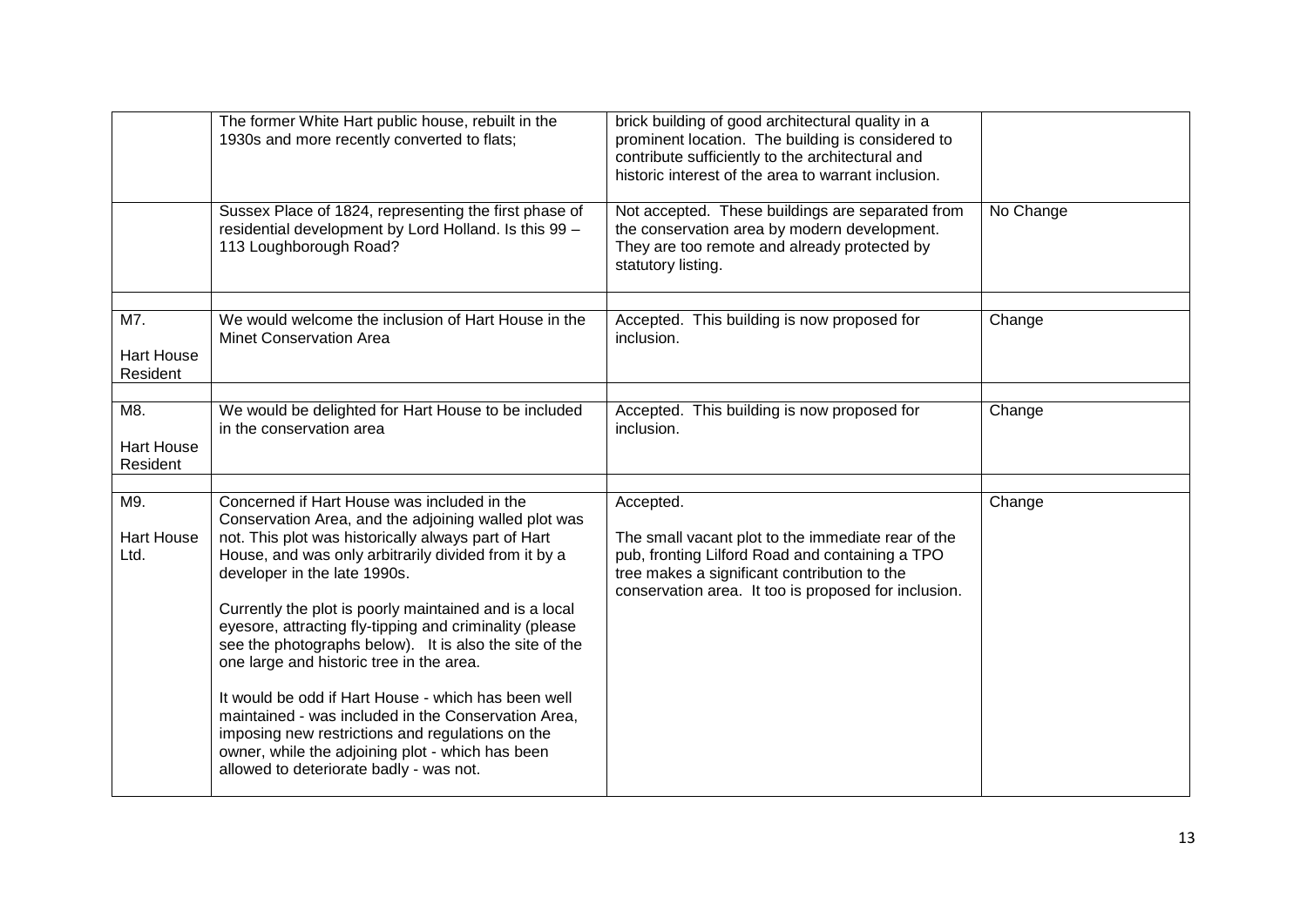| M.10<br>Land owner                     | Not in principle opposed to including the building in the<br>Conservation Area, but would also wish to see a) the<br>adjoining plot included as well, and b) an indication of<br>the action that Lambeth might take to ensure it is<br>properly maintained.<br>I would not like the small vacant plot to the rear of the<br>pub to be included in the CA.                                                                                                                                                                                              | Not accepted. See above.                                                                                                                                                                                                                                                                                                                                          | Change     |
|----------------------------------------|--------------------------------------------------------------------------------------------------------------------------------------------------------------------------------------------------------------------------------------------------------------------------------------------------------------------------------------------------------------------------------------------------------------------------------------------------------------------------------------------------------------------------------------------------------|-------------------------------------------------------------------------------------------------------------------------------------------------------------------------------------------------------------------------------------------------------------------------------------------------------------------------------------------------------------------|------------|
|                                        | <b>Park Hall Road Conservation Area</b>                                                                                                                                                                                                                                                                                                                                                                                                                                                                                                                |                                                                                                                                                                                                                                                                                                                                                                   |            |
|                                        |                                                                                                                                                                                                                                                                                                                                                                                                                                                                                                                                                        |                                                                                                                                                                                                                                                                                                                                                                   |            |
| <b>PH3.</b><br>Local<br>Resident       | Ask that consideration is given to including the Park<br>Hall Business Park.<br>The building is of particular historical and industrial<br>architectural significance as one of the old Pye<br>Electronics buildings. A key part of our industrial<br>history, this company (established in 1896) and by<br>association the building supported the development<br>of equipment in support of teaching and research<br>used during WW1, the subsequent development of<br>the first wireless receiver and the first television<br>receiver in the 1930s. | Not accepted.<br>The building in question is locally listed and adjoins<br>the West Norwood Conservation Area.<br>However, it is quite distant from the existing Park<br>Hall Road Conservation Area boundary and it does<br>not have any relationship with that area.<br>This matter is best considered when the West<br>Norwood Conservation Area is appraised. | No change. |
| PH <sub>5</sub> .<br>Local<br>Resident | I'd ask that consideration is given to including the Park<br>Hall Business Park.<br>The building is of particular historical and industrial<br>architectural significance as one of the old Pye<br>Electronics buildings. A key part of our industrial<br>history, this company (established in 1896) and by<br>association the building supported the development of<br>equipment in support of teaching and research used<br>during WW1, the subsequent development of the first                                                                     | Not accepted.<br>The building in question is locally listed and adjoins<br>the West Norwood Conservation Area.<br>However, it is quite distant from the existing Park<br>Hall Road Conservation Area boundary and it does<br>not have any relationship with that area.                                                                                            | No change. |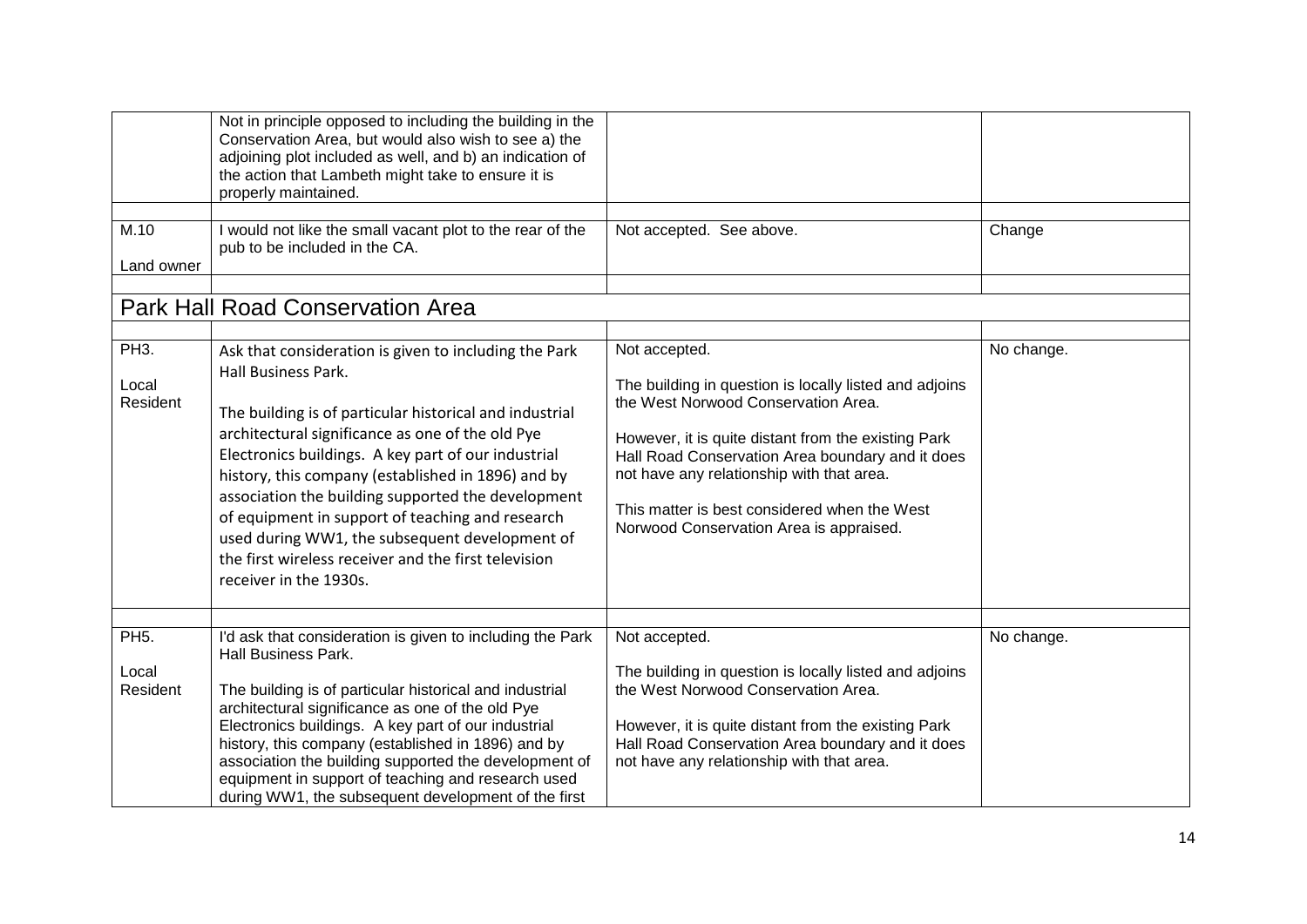|                                        | wireless receiver and the first television receiver in the<br>1930s.                                                                                                                                                                                                                                                                                                                                                                                                                         | This matter is best considered when the West<br>Norwood Conservation Area is appraised.                                                                                                                                                                                                                                                                           |            |
|----------------------------------------|----------------------------------------------------------------------------------------------------------------------------------------------------------------------------------------------------------------------------------------------------------------------------------------------------------------------------------------------------------------------------------------------------------------------------------------------------------------------------------------------|-------------------------------------------------------------------------------------------------------------------------------------------------------------------------------------------------------------------------------------------------------------------------------------------------------------------------------------------------------------------|------------|
|                                        |                                                                                                                                                                                                                                                                                                                                                                                                                                                                                              |                                                                                                                                                                                                                                                                                                                                                                   |            |
| PH7.<br>Local<br>Resident              | I'd like to you note my support for Park Hall<br>conservation planning application and request that<br>consideration is made to including the Park Hall<br>Business Park in the conservation area as part of this<br>consultation.<br>The building is of particular historical and industrial<br>architectural significance as one of the old Pye<br>Electronics buildings. It's a prominent part of our<br>local history, and would be worthwhile including to<br>ensure this is preserved. | Not accepted.<br>The building in question is locally listed and adjoins<br>the West Norwood Conservation Area.<br>However, it is quite distant from the existing Park<br>Hall Road Conservation Area boundary and it does<br>not have any relationship with that area.<br>This matter is best considered when the West<br>Norwood Conservation Area is appraised. | No change. |
|                                        |                                                                                                                                                                                                                                                                                                                                                                                                                                                                                              |                                                                                                                                                                                                                                                                                                                                                                   |            |
| PH <sub>6</sub> .<br>Local<br>Resident | I'd like to register my support for the Park Hall<br>conservation statement and I wondered if<br>consideration had been given to include the Park Hall<br>Business Park. It's a very interesting Art Deco period<br>building and would sit nicely as part of the whole<br>conservation proposal.<br>I would recommend that this is designated as part of<br>the conservation area                                                                                                            | Not accepted.<br>The building in question is locally listed and adjoins<br>the West Norwood Conservation Area.<br>However, it is quite distant from the existing Park<br>Hall Road Conservation Area boundary and it does<br>not have any relationship with that area.<br>This matter is best considered when the West<br>Norwood Conservation Area is appraised. | No change  |
|                                        |                                                                                                                                                                                                                                                                                                                                                                                                                                                                                              |                                                                                                                                                                                                                                                                                                                                                                   |            |
|                                        | <b>Stockwell Green Conservation Area</b>                                                                                                                                                                                                                                                                                                                                                                                                                                                     |                                                                                                                                                                                                                                                                                                                                                                   |            |
|                                        |                                                                                                                                                                                                                                                                                                                                                                                                                                                                                              |                                                                                                                                                                                                                                                                                                                                                                   |            |
| SG <sub>1</sub><br>Local<br>Resident   | Strongly support extension of CA to include<br>Hammerton hall and 102 Lingham Street.                                                                                                                                                                                                                                                                                                                                                                                                        | Noted.                                                                                                                                                                                                                                                                                                                                                            | No Change  |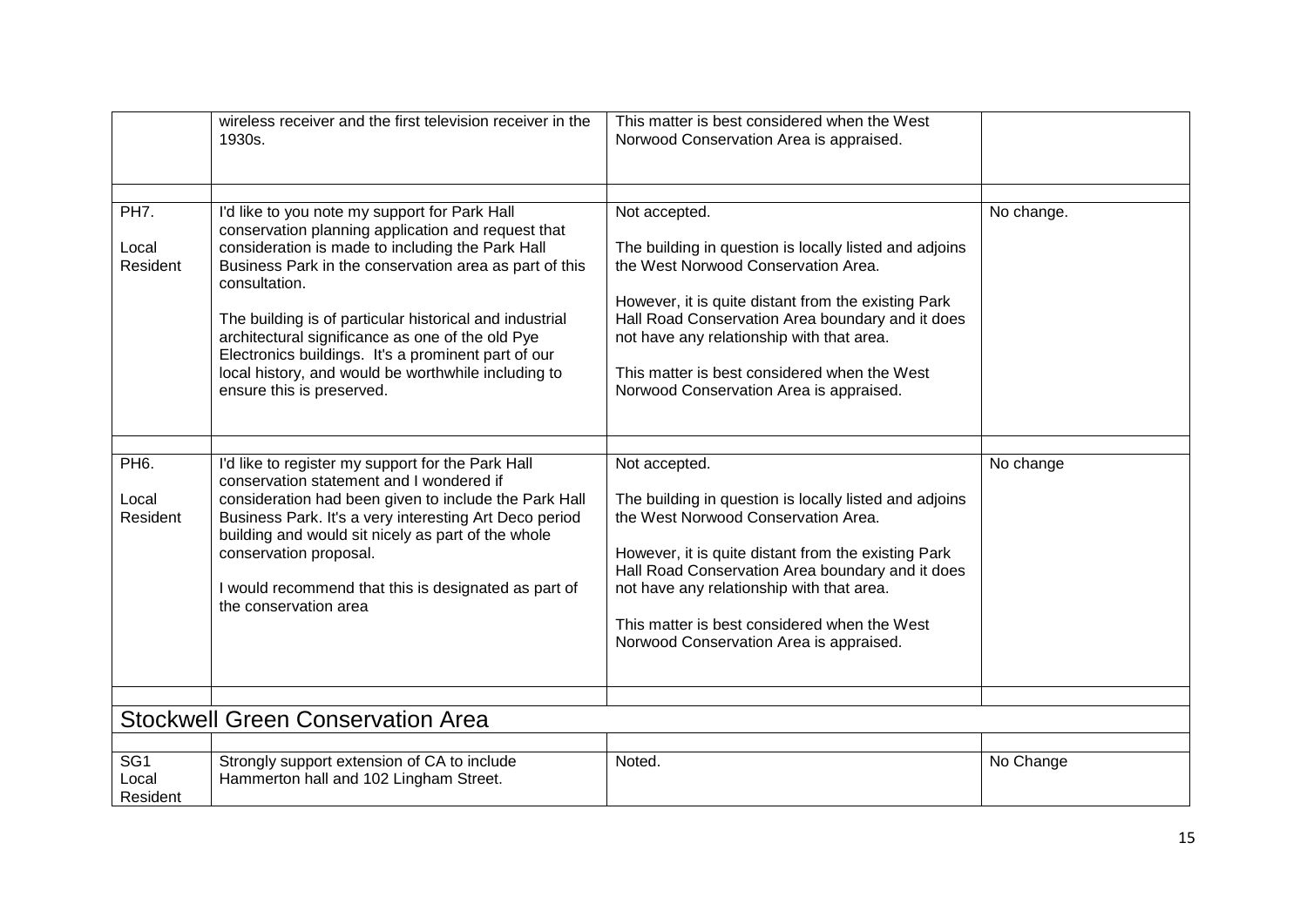|                                                      | However, Paras 5.1 and 5.5 not consistent.                                                                                          | Accepted. There was an error in the text in the<br>consultation draft document. As a result of this<br>consultation letters were not issued to no. 1<br>Stockwell Green (Grade II listed) and the former<br>Plough Public House at the corner of Stockwell<br>Green (north side) and Stockwell Road. As a result<br>it is not proposed to proceed with their inclusion at<br>this time.              | Change    |
|------------------------------------------------------|-------------------------------------------------------------------------------------------------------------------------------------|------------------------------------------------------------------------------------------------------------------------------------------------------------------------------------------------------------------------------------------------------------------------------------------------------------------------------------------------------------------------------------------------------|-----------|
|                                                      | The houses on Argyle Close should be added to the<br>CA                                                                             | Not accepted. These terraced Victorian properties<br>adjoin back gardens within the conservation area,<br>but otherwise are very much separate from it. They<br>relate better to the existing streets outside the<br>conservation area than they do to the historic<br>development within it. For these reasons it is not<br>considered appropriate to include them within the<br>conservation area. | No Change |
|                                                      |                                                                                                                                     |                                                                                                                                                                                                                                                                                                                                                                                                      |           |
| SG <sub>2</sub><br>Local<br>Resident                 | I am strongly in support of extending the boundary of<br>the conservation area to include Hammerton Hall and<br>102 Lingham Street. | Noted.                                                                                                                                                                                                                                                                                                                                                                                               | No Change |
|                                                      |                                                                                                                                     |                                                                                                                                                                                                                                                                                                                                                                                                      |           |
| SG3<br>Local<br>Resident                             | I am strongly in support of extending the boundary of<br>the conservation area to include Hammerton Hall and<br>102 Lingham Street. | Noted.                                                                                                                                                                                                                                                                                                                                                                                               | No Change |
|                                                      |                                                                                                                                     |                                                                                                                                                                                                                                                                                                                                                                                                      |           |
|                                                      | <b>Streatham Common Conservation Area</b>                                                                                           |                                                                                                                                                                                                                                                                                                                                                                                                      |           |
|                                                      |                                                                                                                                     |                                                                                                                                                                                                                                                                                                                                                                                                      |           |
| SC <sub>1</sub><br>Friends of<br>Streatham<br>Common | FOSC supports the proposal to include the Thrale<br>Alms Houses in the CA                                                           | Noted.                                                                                                                                                                                                                                                                                                                                                                                               | No Change |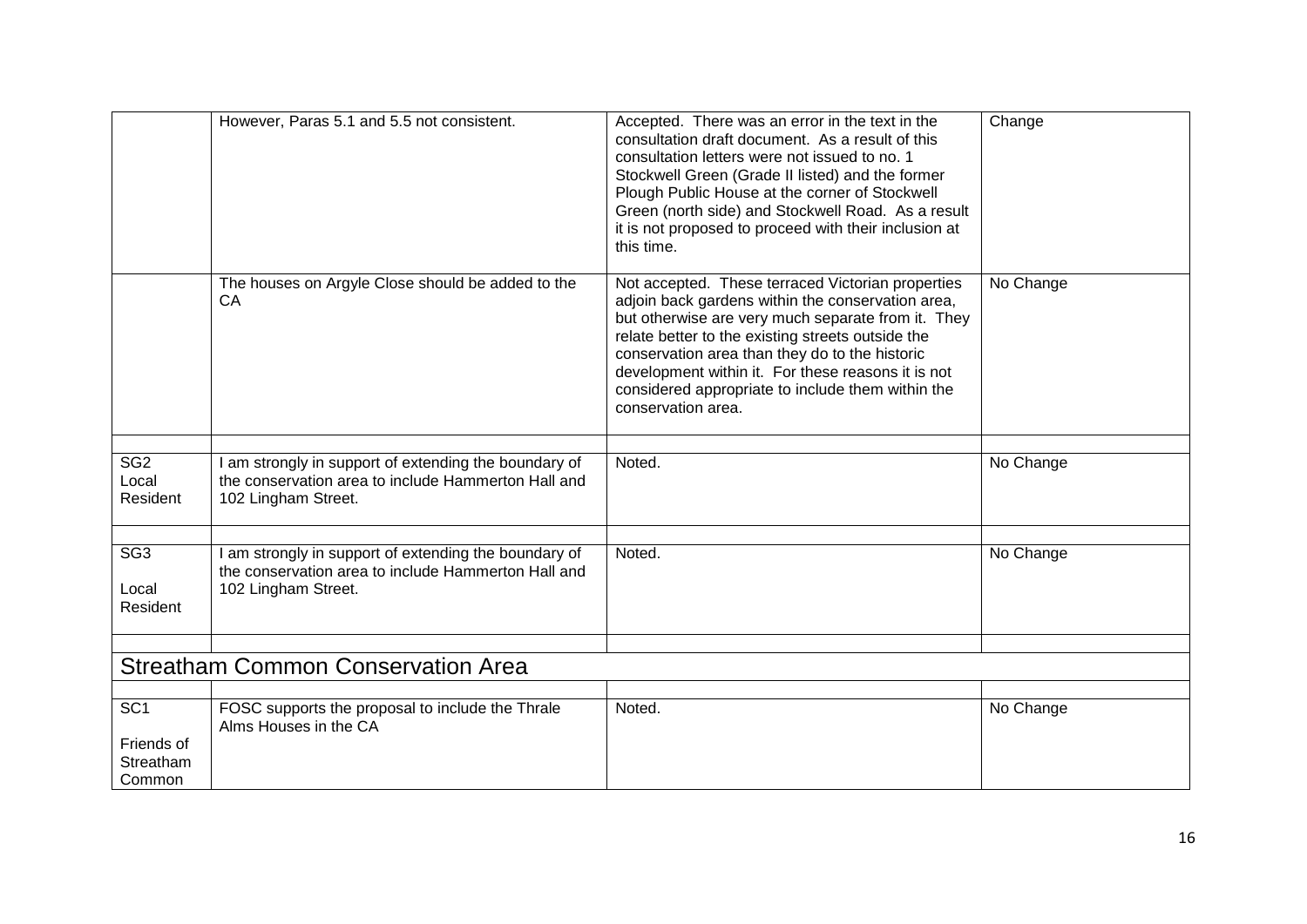|                                       | It is hard to tell from the maps in the document whether<br>the old lodge at the extreme eastern tip of the<br>Common is included in the CA.                                                                                          | No change. The building in question is no. 57<br>Streatham North Side. It stands on the common<br>and is included within the conservation area.                                                                                   | No change. |
|---------------------------------------|---------------------------------------------------------------------------------------------------------------------------------------------------------------------------------------------------------------------------------------|-----------------------------------------------------------------------------------------------------------------------------------------------------------------------------------------------------------------------------------|------------|
|                                       |                                                                                                                                                                                                                                       |                                                                                                                                                                                                                                   |            |
| SC <sub>2</sub><br><b>CIIr Wilcox</b> | 5.4 and 5.5 - very much supportive of these being<br>included.                                                                                                                                                                        | Noted.                                                                                                                                                                                                                            | No Change  |
|                                       | I am supportive of the rest of the draft and approve of<br>the inclusion of the Thrale almshouses which I am<br>pleased to see have been sensitively restored.                                                                        | Noted.                                                                                                                                                                                                                            | No Change  |
|                                       |                                                                                                                                                                                                                                       |                                                                                                                                                                                                                                   |            |
|                                       |                                                                                                                                                                                                                                       |                                                                                                                                                                                                                                   |            |
|                                       | Streatham Park and Garrads Road Conservation Area                                                                                                                                                                                     |                                                                                                                                                                                                                                   |            |
| SP <sub>2</sub>                       |                                                                                                                                                                                                                                       |                                                                                                                                                                                                                                   |            |
| Edmund<br><b>Bird</b>                 | Following the 1999 boundary extensions I recall<br>pressure from locals to further extend the boundary to<br>include Woodbourne Ave - I felt this was on the cusp<br>then but maybe worth another look at this nearly 20<br>years on. | No accepted. Officers do not consider that the<br>situation has changed. Whilst Woodbourne Avenue<br>contains pleasant inter war housing it exhibits no<br>special interest.<br>It does not warrant conservation area designation | No change  |
|                                       |                                                                                                                                                                                                                                       |                                                                                                                                                                                                                                   |            |
| SP <sub>3</sub><br>Local<br>Resident  | It is odd that No 72 is not included in the conservation<br>area although it forms a pair with No 74.                                                                                                                                 | Not accepted. This is not considered odd. Given<br>that this part of the conservation area is focused<br>around Tooting Bec Common it is sensible to<br>terminate at the point.                                                   | No change  |
|                                       |                                                                                                                                                                                                                                       |                                                                                                                                                                                                                                   |            |
|                                       |                                                                                                                                                                                                                                       |                                                                                                                                                                                                                                   |            |
|                                       | <b>Sunnyhill Road Conservation Area</b>                                                                                                                                                                                               |                                                                                                                                                                                                                                   |            |
|                                       | No responses received in respect of boundary                                                                                                                                                                                          |                                                                                                                                                                                                                                   |            |
|                                       | changes                                                                                                                                                                                                                               |                                                                                                                                                                                                                                   |            |
|                                       |                                                                                                                                                                                                                                       |                                                                                                                                                                                                                                   |            |
|                                       |                                                                                                                                                                                                                                       |                                                                                                                                                                                                                                   |            |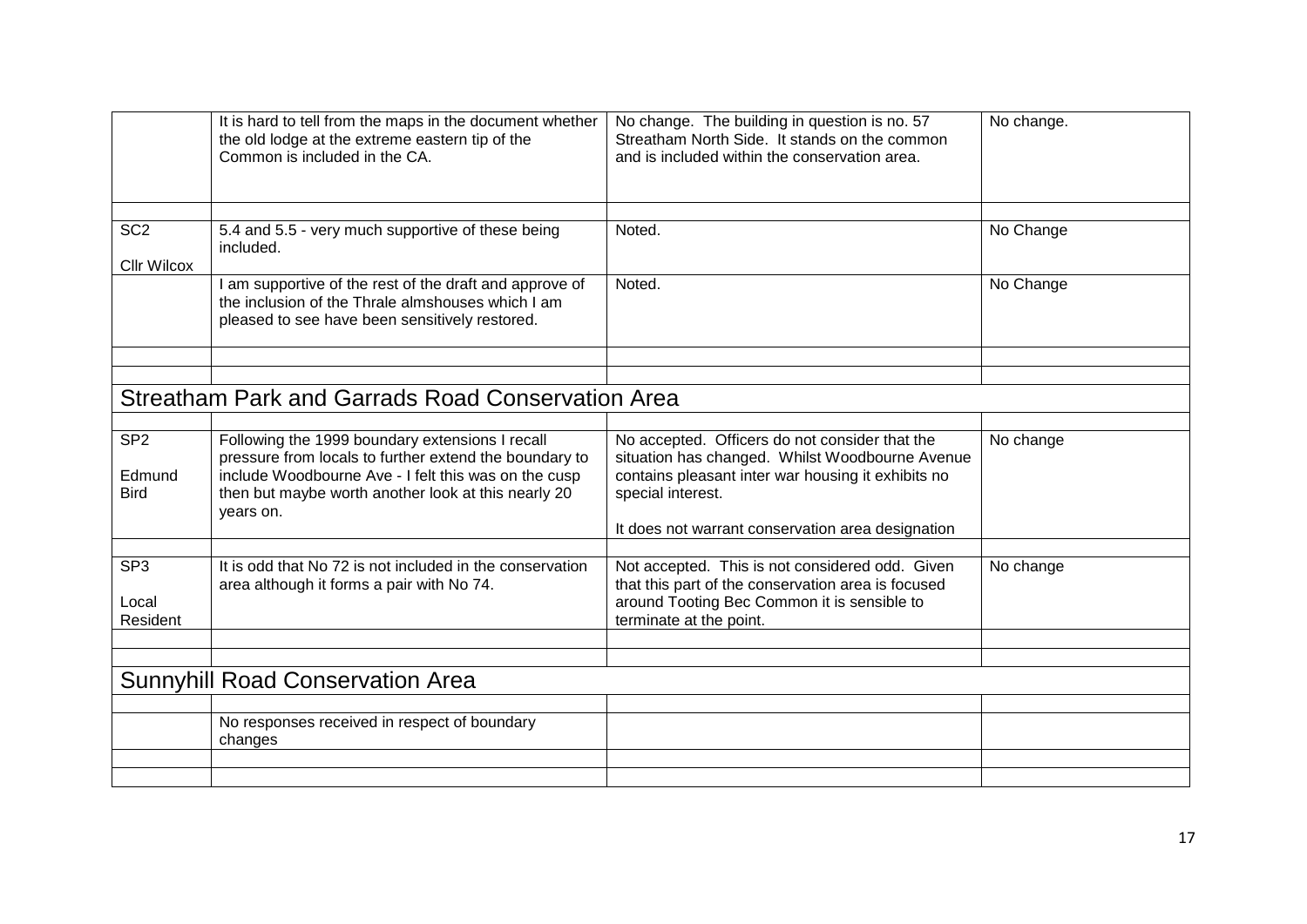| <b>Trinity Gardens Conservation Area</b> |                                                                                                                                                                                                                                                                                         |        |           |
|------------------------------------------|-----------------------------------------------------------------------------------------------------------------------------------------------------------------------------------------------------------------------------------------------------------------------------------------|--------|-----------|
|                                          |                                                                                                                                                                                                                                                                                         |        |           |
| T1                                       | We support the proposed changes to the boundary.                                                                                                                                                                                                                                        | Noted. | No Change |
| <b>Brixton</b><br>Society                |                                                                                                                                                                                                                                                                                         |        |           |
|                                          |                                                                                                                                                                                                                                                                                         |        |           |
| T <sub>2</sub><br>Local<br>resident      | I welcome the proposal to redraw the boundary of the<br>Conservation Area (CA).                                                                                                                                                                                                         | Noted. | No Change |
|                                          |                                                                                                                                                                                                                                                                                         |        |           |
| T <sub>3</sub><br>Local<br>Resident      | I have no problem with the proposed boundary<br>changes.                                                                                                                                                                                                                                | Noted. | No Change |
|                                          |                                                                                                                                                                                                                                                                                         |        |           |
| T6                                       | Welcome 54 Acre Lane inclusion in the CA.                                                                                                                                                                                                                                               | Noted. | No Change |
| Edmund<br><b>Bird</b>                    |                                                                                                                                                                                                                                                                                         |        |           |
|                                          |                                                                                                                                                                                                                                                                                         |        |           |
|                                          | <b>Vassal Road Conservation Area</b>                                                                                                                                                                                                                                                    |        |           |
|                                          |                                                                                                                                                                                                                                                                                         |        |           |
|                                          |                                                                                                                                                                                                                                                                                         |        |           |
|                                          | No response in respect of boundary changes                                                                                                                                                                                                                                              |        |           |
|                                          |                                                                                                                                                                                                                                                                                         |        |           |
|                                          |                                                                                                                                                                                                                                                                                         |        |           |
|                                          | <b>Vauxhall Conservation Area</b>                                                                                                                                                                                                                                                       |        |           |
|                                          |                                                                                                                                                                                                                                                                                         |        |           |
| V <sub>1</sub><br>Local<br>Resident      | I wanted to share my strong support for this plan. I am<br>a resident on Fentiman Road and with the extensive<br>development now taking place in Nine Elms, I think it is<br>very important that we protect local buildings which are<br>of special architectural or historic interest. | Noted. | No Change |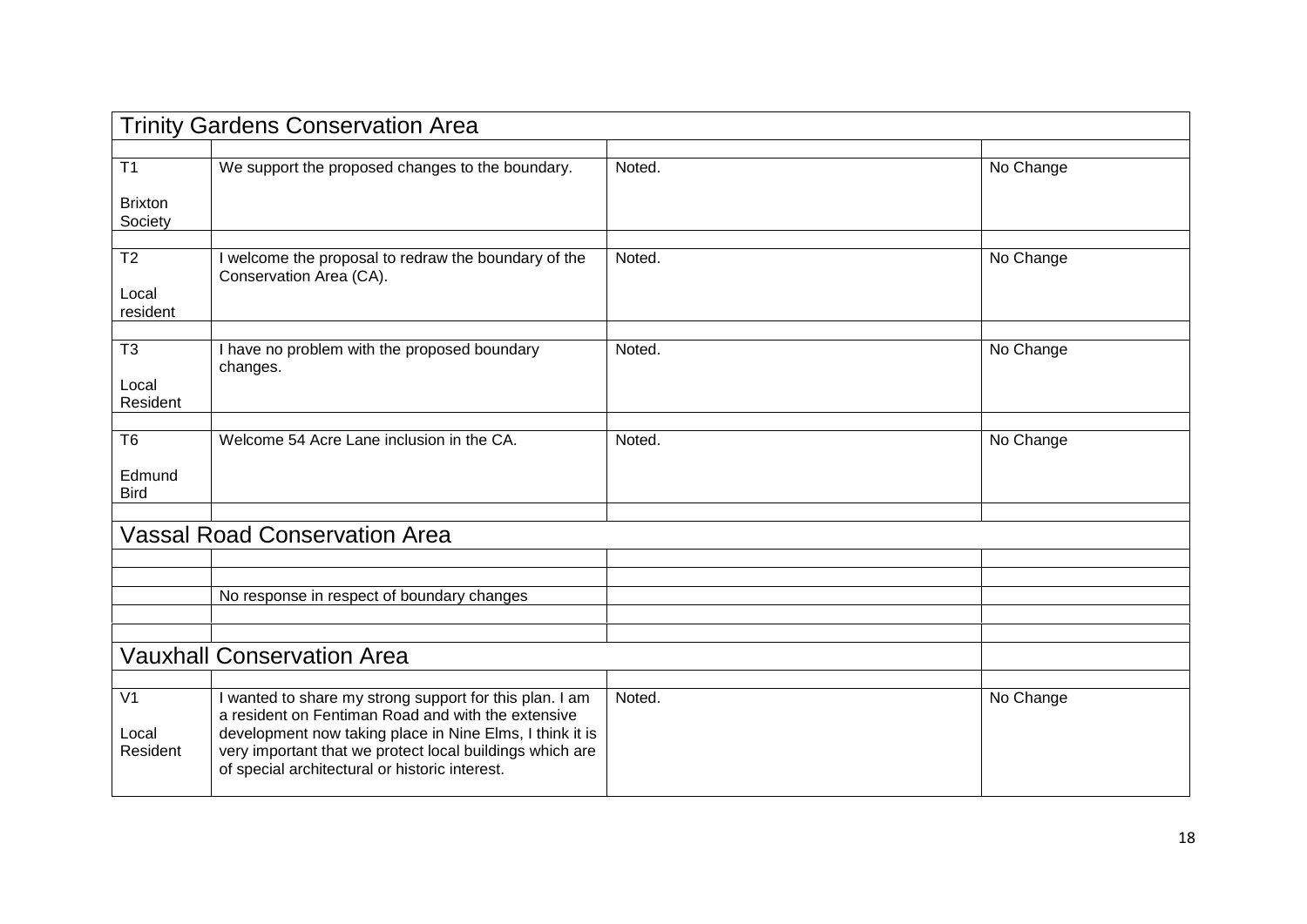| V <sub>2</sub><br>Local<br>Resident    | I live in Meadow Road which is within the St. Mark's<br>Conservation Area and therefore have no need of<br>inclusion within the proposed extension to the Vauxhall<br>Conservation Area.                                                                                                                                                                                                                                                                                                                                                                                                                                   | Not accepted.<br>The properties on Meadow Road and the western<br>end of Fentiman Road are considered to be in<br>Vauxhall. Inclusion within that conservation area is<br>therefore considered the most appropriate course. | No Change |
|----------------------------------------|----------------------------------------------------------------------------------------------------------------------------------------------------------------------------------------------------------------------------------------------------------------------------------------------------------------------------------------------------------------------------------------------------------------------------------------------------------------------------------------------------------------------------------------------------------------------------------------------------------------------------|-----------------------------------------------------------------------------------------------------------------------------------------------------------------------------------------------------------------------------|-----------|
|                                        |                                                                                                                                                                                                                                                                                                                                                                                                                                                                                                                                                                                                                            |                                                                                                                                                                                                                             |           |
| V <sub>4</sub>                         | I support your extension of CA32.                                                                                                                                                                                                                                                                                                                                                                                                                                                                                                                                                                                          | Noted.                                                                                                                                                                                                                      | No Change |
| Local<br>Resident                      |                                                                                                                                                                                                                                                                                                                                                                                                                                                                                                                                                                                                                            |                                                                                                                                                                                                                             |           |
| $\overline{\vee}$<br>Local<br>Resident | I live in Meadow Road and think the concept of<br>including the St Marks area in the larger Vauxhall one<br>a sensible idea.                                                                                                                                                                                                                                                                                                                                                                                                                                                                                               | Noted.                                                                                                                                                                                                                      | No Change |
|                                        |                                                                                                                                                                                                                                                                                                                                                                                                                                                                                                                                                                                                                            |                                                                                                                                                                                                                             |           |
| $\overline{\vee}$<br><b>Tfl</b>        | The extensions to the south to include part of the<br>existing St Mark's Conservation Area and include the<br>important industrial heritage of the former<br>Beaufoy/Sarson's vinegar works (now Regent's Bridge<br>Gardens) and the attractive historic enclave around the<br>Wheatsheaf PH and Wyvil School seem eminently<br>sensible and a welcome measure to protect these<br>heritage assets, as is the extensions to include the<br>Vauxhall Pleasure Gardens, the Royal Vauxhall<br>Tavern and historic buildings on the Bondway such as<br>the former Elephant & Castle public house and<br>adjacent former bank. | Noted.                                                                                                                                                                                                                      | No Change |
|                                        | We do however recommend that the proposed<br>conservation area boundary be modified to exclude all<br>of Vauxhall Bus Station (on the map prepared for the<br>consultation, the proposed boundary slices through the<br>eastward projecting section of the bus station opposite                                                                                                                                                                                                                                                                                                                                            | Accepted. The boundary has been amended<br>accordingly                                                                                                                                                                      | Change    |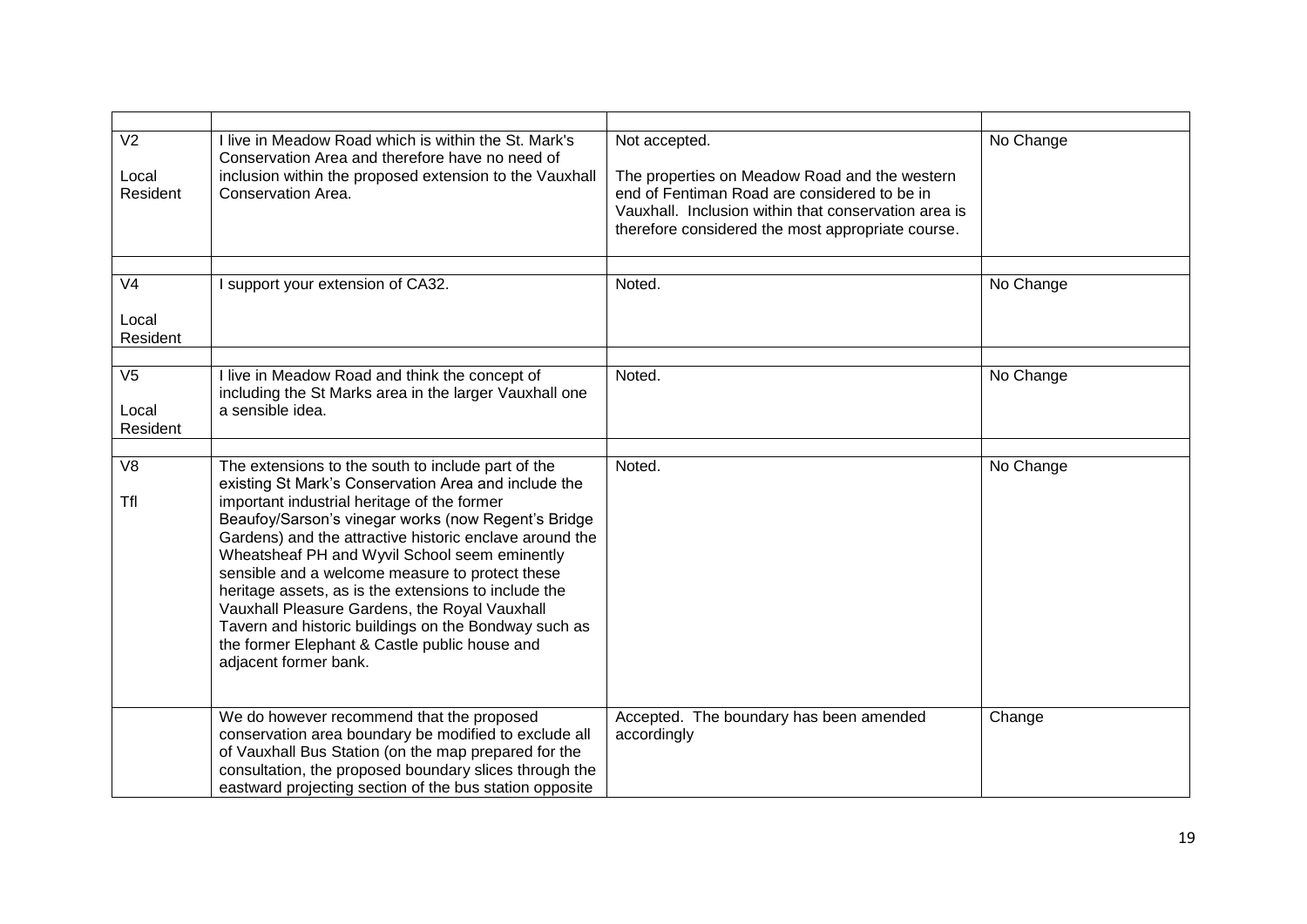|                                       | the railway station) by realigning the boundary along<br>the centre of Bondway/South Lambeth Place in front of<br>the railway station;                                                                                                                                                                                                                                                                                                                                                                                                                   |                                                                                                                                                                                                                             |           |
|---------------------------------------|----------------------------------------------------------------------------------------------------------------------------------------------------------------------------------------------------------------------------------------------------------------------------------------------------------------------------------------------------------------------------------------------------------------------------------------------------------------------------------------------------------------------------------------------------------|-----------------------------------------------------------------------------------------------------------------------------------------------------------------------------------------------------------------------------|-----------|
| V10<br>Local<br>Resident              | We would like to register our approval of the extension<br>of the Vauxhall Conservation Area (CA32).                                                                                                                                                                                                                                                                                                                                                                                                                                                     | Noted                                                                                                                                                                                                                       | No Change |
| $\overline{V11}$<br>Local<br>Resident | I wish to inform you of my support for the extension of<br>the conservation boundaries to include Meadow Road,<br>South Lambeth Place, South Lambeth Road and Wyvil<br>Road.<br>I believe including this street in the conservation area<br>would be beneficial to the area.                                                                                                                                                                                                                                                                             | Noted.                                                                                                                                                                                                                      | No Change |
| V12<br>Local<br>Resident              | 111, 113 & 115 Tyers Street should not be included in<br>any extension to the Vauxhall Conservation Area<br>(CA32). All three are at the end of a small terrace.<br>Number 115 was built in the 1990's and thus has no<br>historical value. Number 113 has been much extended<br>and altered over recent years and 111 is a new build<br>with a very contemporary design. With this in mind, I<br>am not clear why you are proposing to include them<br>anyway and, being at the end of the terrace, they could<br>be easily left out of your proposals. | Not accepted.<br>Some of the properties are indeed modern but<br>collectively they have an attractive, picturesque<br>character. They are also prominently located and<br>are important townscape contributors to the area. | No Change |
| V14<br>St Anne's<br>Settlement        | We were surprised to learn that the Council intends to<br>extend the Vauxhall Conservation Area boundary to<br>include our premises and to locally list structures within<br>part of the site. We wish to formally record our objection<br>to this proposed designation.                                                                                                                                                                                                                                                                                 | Noted. The building was locally listed in 2012. St<br>Anne's Settlement have been aware of this<br>because it came up in subsequent pre-application<br>discussions.                                                         | No Change |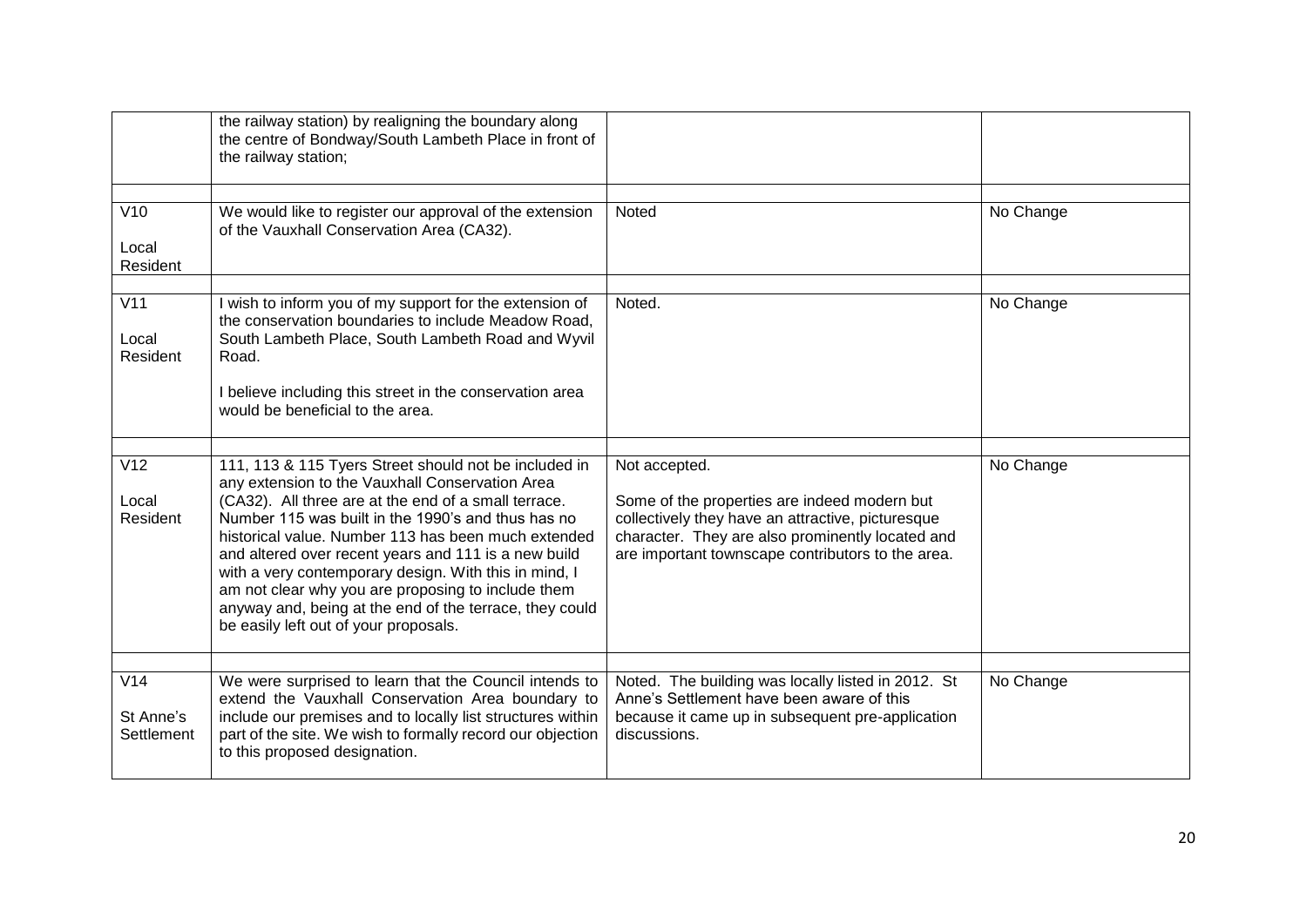| Our site has been under discussion with the planning<br>department for some time.<br>You will recall that during those discussions, we<br>reached the conclusion with you that subject to the<br>detailed design of the proposals and clarification of the<br>public benefits arising from the redevelopment that a<br>housing-led mixed use regeneration of our premises<br>was likely to be acceptable to officers.<br>We are in the process of finalising an agreement with<br>our preferred partner. Our intention is again to re-<br>provide our facilities as part of a mixed use development<br>with residential accommodation on the site to facilitate<br>this.                                                                                                                                                                                                                                                                                                                                                                                                            | Noted. These discussions were undertaken while<br>the building was locally listed and it was clear at<br>that time.<br>The situation of the building and its positive<br>relationship with the Vauxhall Conservation Area is<br>a clear one.<br>Whilst The aspirations of St Anne's Settlement are<br>fully understood it would be remiss of the Council<br>not to give serious consideration to inclusion of this<br>site within the conservation area.                                                                                                                                                                                                                                                                                                                                                                                                    | No Change |
|-------------------------------------------------------------------------------------------------------------------------------------------------------------------------------------------------------------------------------------------------------------------------------------------------------------------------------------------------------------------------------------------------------------------------------------------------------------------------------------------------------------------------------------------------------------------------------------------------------------------------------------------------------------------------------------------------------------------------------------------------------------------------------------------------------------------------------------------------------------------------------------------------------------------------------------------------------------------------------------------------------------------------------------------------------------------------------------|-------------------------------------------------------------------------------------------------------------------------------------------------------------------------------------------------------------------------------------------------------------------------------------------------------------------------------------------------------------------------------------------------------------------------------------------------------------------------------------------------------------------------------------------------------------------------------------------------------------------------------------------------------------------------------------------------------------------------------------------------------------------------------------------------------------------------------------------------------------|-----------|
| All of these buildings have come to the end of their<br>useful life and comprise of disjointed spaces that are<br>difficult to upgrade and alter to meet the current and<br>future needs of the Settlement. The charity cannot<br>continue to provide its community and charitable<br>services unless it has a facility that meets our current<br>and future needs and can generate income.<br>It is essential that we are able to ensure that the site is<br>unhindered by such a designation although we<br>appreciate that redevelopment is by no means<br>precluded by it.<br>Any limitation of the redevelopment potential may well<br>result in the charity having to vacate the site. In short,<br>there are serious potential consequences that must be<br>carefully thought through before a decision can be<br>made that is in the best interests of the people that<br>benefit from the charity.<br>The main building does have some architectural merit<br>but this is modest at best. Aside from its continued<br>performance failures and maintenance challenges, its | Not accepted. This locally listed post-war block is<br>enclosed on three sides by the conservation area<br>boundary and the buildings on two sides are grade<br>II listed.<br>Officers consider that the building contributes<br>sufficiently to the character and appearance of the<br>Vauxhall Conservation Area to warrant inclusion for<br>the following reasons:<br>The three storey height of the building<br>relates well to the street scene of<br>Harleyford Road and thus to this<br>conservation area context.<br>The prominent location at a junction means<br>that the building is viewed in conjunction<br>with the conservation area context and has<br>townscape character.<br>The stock brick finish and restrained<br>architectural character is in harmony with<br>the established character and appearance<br>of the conservation area. | No Change |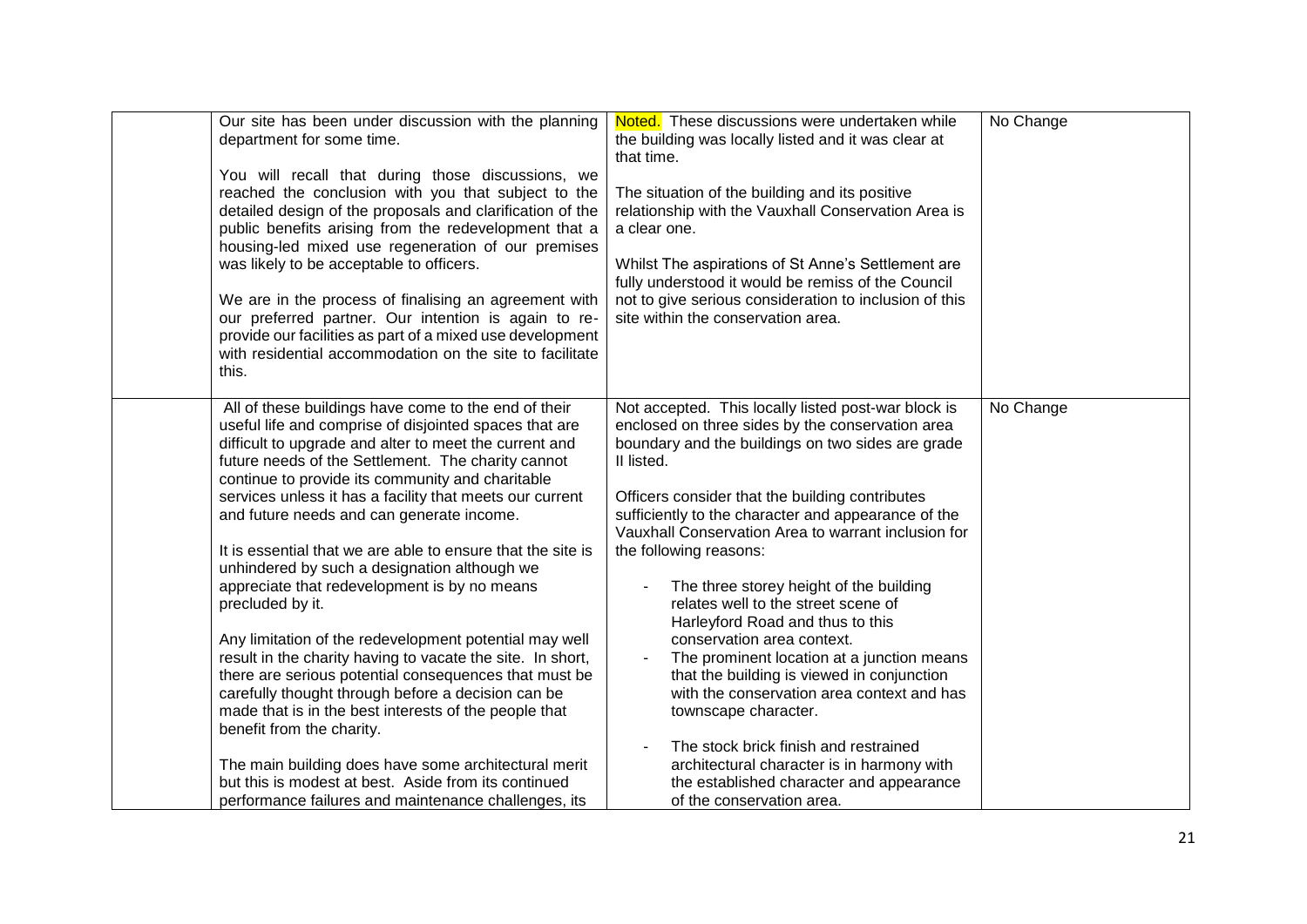|                                     | architects, Walters and Kerr-Bate were competent but<br>not highly regarded. None of their previous works are<br>listed. We intended to open a discussion with you as to<br>how elements of the existing boundary wall and<br>decoration might be reused on the site.                                                                                                                         | Inclusion within a conservation area makes a strong<br>presumption in favour of retaining the main building.<br>However, national planning policy does not<br>preclude demolition of buildings in conservation<br>areas - it just sets a high bar of public benefits to<br>be provided to justify the demolition. |           |
|-------------------------------------|-----------------------------------------------------------------------------------------------------------------------------------------------------------------------------------------------------------------------------------------------------------------------------------------------------------------------------------------------------------------------------------------------|-------------------------------------------------------------------------------------------------------------------------------------------------------------------------------------------------------------------------------------------------------------------------------------------------------------------|-----------|
| V17.<br>Workspace<br>Ltd            | I think your boundary proposals (re the Vox Building<br>site, Durham Street are sensible and we would be<br>happy to support them.                                                                                                                                                                                                                                                            | Noted.<br>NB For clarification this boundary change was not<br>in the draft consultation document. It was identified<br>following the initial consultation and the owners<br>consulted at that time for their opinion.                                                                                            | No change |
| V18.<br>Vauxhall<br>City Farm       | I can confirm that the Farm's formal view is that we<br>would like our new building to be included within the<br>revised conservation area, along with the wider area of<br>the Farm that is already proposed for inclusion. We<br>agree with your view of the quality of its design and its<br>sympathy/contribution to the wider setting,<br>surroundings, and overall amenity of the area. | Noted.<br>NB For clarification this boundary change was not<br>in the draft consultation document. It was identified<br>following the initial consultation and the Farm<br>consulted at that time for their opinion.                                                                                              | No change |
|                                     | <b>Walcot Conservation Area</b>                                                                                                                                                                                                                                                                                                                                                               |                                                                                                                                                                                                                                                                                                                   |           |
|                                     |                                                                                                                                                                                                                                                                                                                                                                                               |                                                                                                                                                                                                                                                                                                                   |           |
| W <sub>3</sub><br>Local<br>Resident | I support the extension of the CA to cover the whole<br>west side of Sullivan Road and Monkton Street.                                                                                                                                                                                                                                                                                        | Noted.                                                                                                                                                                                                                                                                                                            | No Change |
|                                     | I suggest the CA should also include 1-7 Sullivan Road<br>and 108-122 Brook Drive, as these are similar to the<br>Victorian housing on the rest of Brook Drive.                                                                                                                                                                                                                               | Accepted. Officers subsequently looked at the area<br>in question.<br>There is merit in the inclusion of 108-122 Brook<br>Drive buildings which have a similar character to<br>the properties in Brook Drive which are already in<br>the conservation area.                                                       | Change    |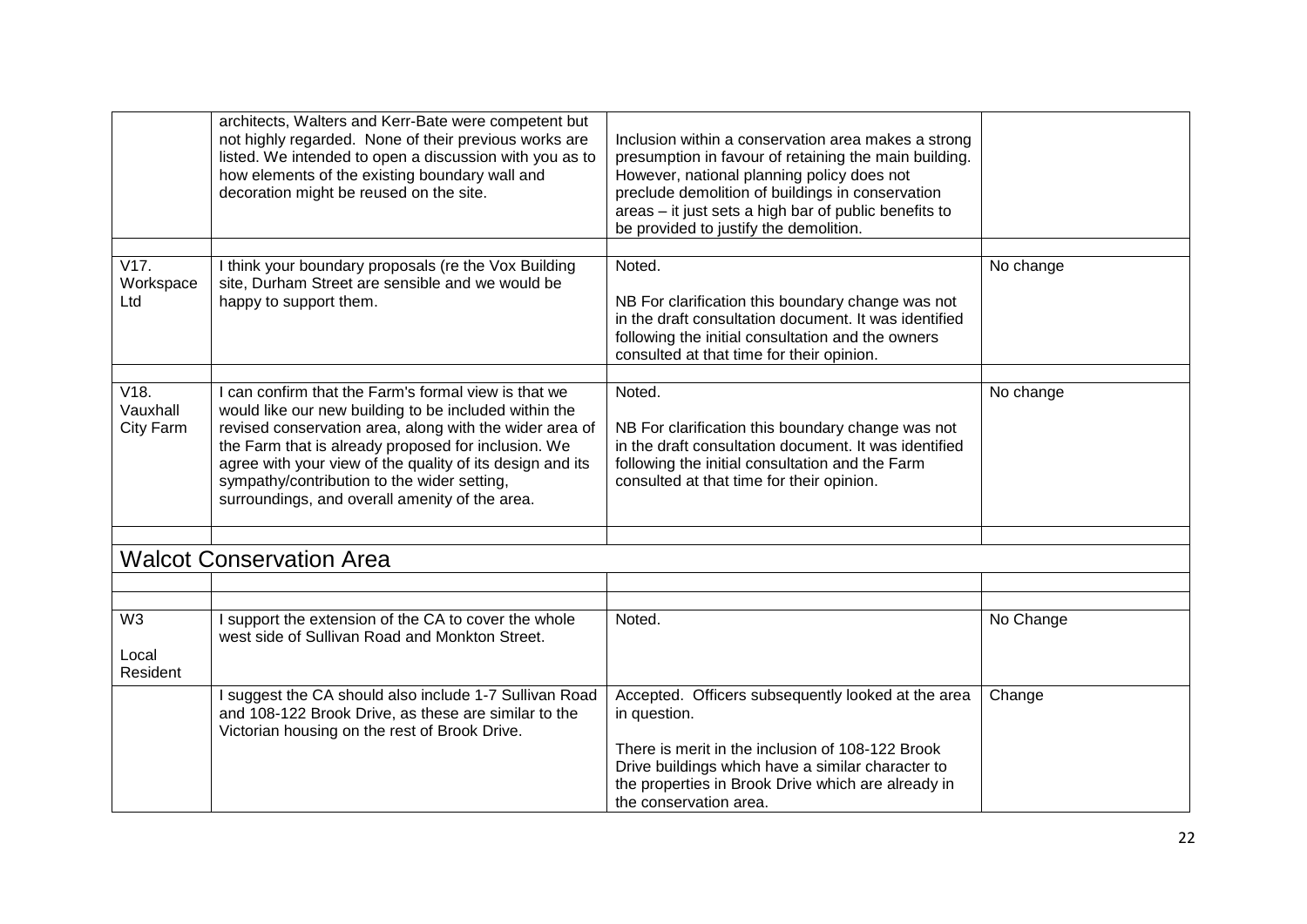|                                                           |                                                                                                                                                                                                                                                                                                                                                                                                                                                                                                                                                                                                                                                                                                                                                                                                                                                                                                                                     | Furthermore, the properties on the north side of the<br>street are within the London Borough of<br>Southwark's West Square and Elliots Row<br>Conservation Area and the Brook Drive buildings in<br>Lambeth terminate views out of that conservation<br>area.<br>Consultation letters were subsequently issued to<br>the properties in question and any responses re<br>included here. |           |
|-----------------------------------------------------------|-------------------------------------------------------------------------------------------------------------------------------------------------------------------------------------------------------------------------------------------------------------------------------------------------------------------------------------------------------------------------------------------------------------------------------------------------------------------------------------------------------------------------------------------------------------------------------------------------------------------------------------------------------------------------------------------------------------------------------------------------------------------------------------------------------------------------------------------------------------------------------------------------------------------------------------|----------------------------------------------------------------------------------------------------------------------------------------------------------------------------------------------------------------------------------------------------------------------------------------------------------------------------------------------------------------------------------------|-----------|
|                                                           |                                                                                                                                                                                                                                                                                                                                                                                                                                                                                                                                                                                                                                                                                                                                                                                                                                                                                                                                     |                                                                                                                                                                                                                                                                                                                                                                                        |           |
| W 7<br>Princes<br>East<br><b>Residents</b><br>Association | I welcome the proposed change to the C.A. boundary<br>by including the properties in Sullivan Road and<br>Monkton Street. Whilst the buildings are not of historic<br>significance, they do help to consolidate the boundary<br>of the C.A.                                                                                                                                                                                                                                                                                                                                                                                                                                                                                                                                                                                                                                                                                         | Noted.                                                                                                                                                                                                                                                                                                                                                                                 | No Change |
|                                                           | The building at 25a Wincott Street should be included<br>in the C.A. It formed part of the Renfrew Site of the<br>former Lambeth Workhouse complex built in 1870.<br>The building itself is described as "Casual wards with<br>labour yard" in an 1896 map of the area. As such the<br>building is an integral part of Lambeth's social and<br>public health history, and has a far greater historical<br>significance than say the recently erected residential<br>buildings, which it is proposed to include.<br>It is also a handsome building itself, and in its detailing<br>a fine example of late 19th century public architecture,<br>which enhances the C.A. far more than say Kenneth<br>Court. Given the above, I would strongly press for its<br>inclusion to further enhance the C.A., and to be added<br>to the list of buildings in appendix 2, which are<br>considered to make a "positive contribution" to the CA. | Not accepted. This former workhouse building is<br>separated from the main body of the conservation<br>area by the Shelley School site. It contributes little<br>to the character and appearance of the wider<br>conservation area and for that reasons inclusion is<br>not recommended.<br>Local listing could be looked into in future.                                              | No Change |